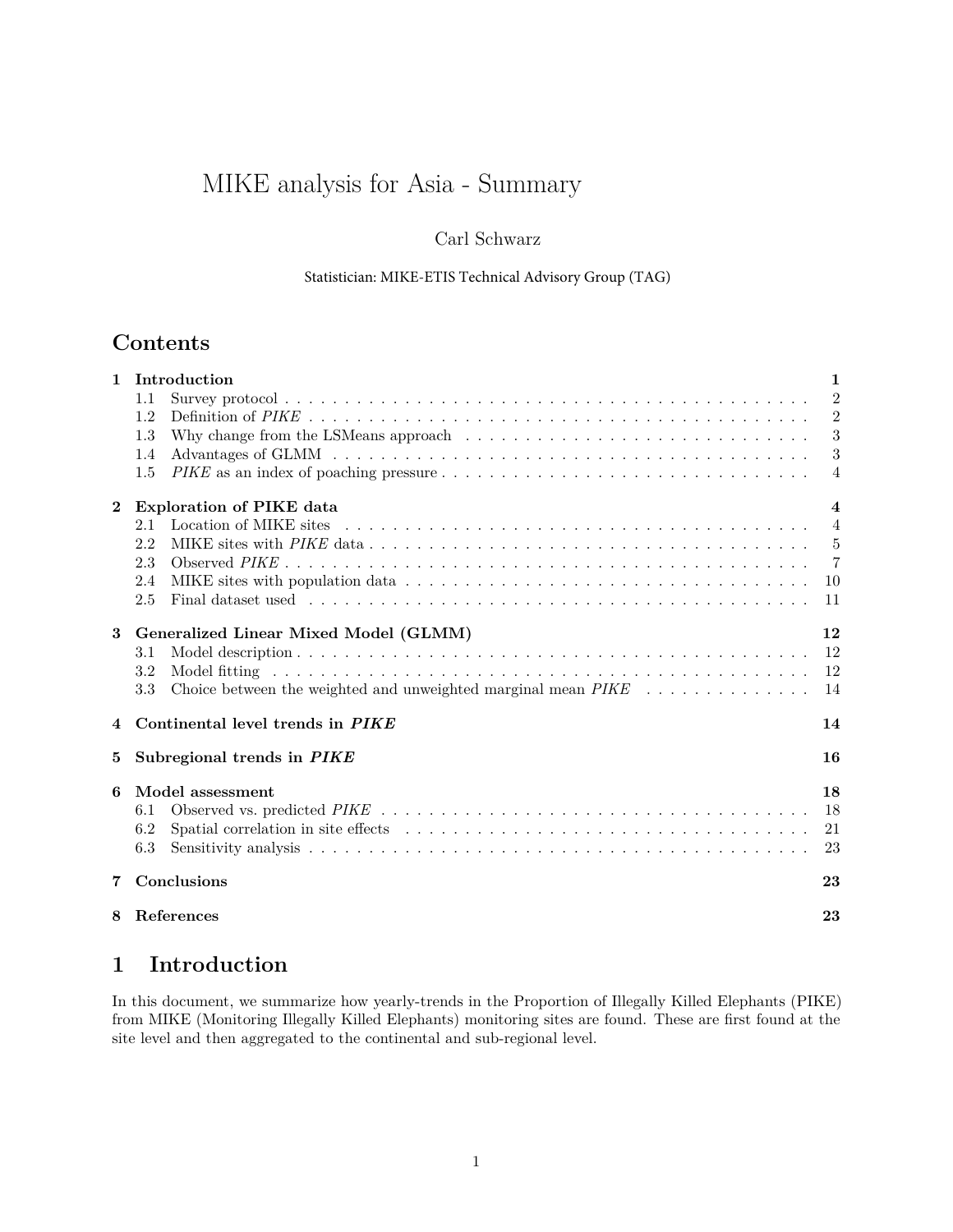#### <span id="page-1-0"></span>**1.1 Survey protocol**

Briefly, MIKE data is collected on an annual basis in designated MIKE sites by law enforcement and ranger patrols in the field and through other means. When an elephant carcass is found, site personnel try to establish the cause of death and other details, such as sex and age of the animal, status of ivory, and stage of decomposition of the carcass. This information is recorded in standardized carcass forms, details of which are then submitted to the MIKE Programme. As expected, different sites report widely different numbers of carcasses, as encountered carcass numbers are a function of: population abundance; natural mortality rates; the detection probabilities of elephant carcasses in different habitats; differential carcass decay rates; levels of illegal killing; and levels of search effort and site coverage. Because of these features of the survey data, the number of carcasses found is unlikely to be proportional to the total mortality and trends in observed numbers of illegally killed elephants may not be informative of the underlying trends in poaching pressure.

#### <span id="page-1-1"></span>**1.2 Definition of** *PIKE*

Consequently, the observed proportion of illegally killed elephants (PIKE) as an index of poaching levels has been used in the MIKE analysis in an attempt to account for differences in patrol effort between sites and over time:

$$
PIKE_{sy} = \frac{Number\ of\ illegally\ killed\ elephants_{sy}}{Total\ Carcases\ Reson{Example 2}} \label{eq:PIKE}
$$

where the subscripts *sy* refer to site and year respectively.

Computing a continent-wide PIKE is challenging for several reasons, including as mentioned above:

- Detection probabilities of elephant carcasses in various habitats differ.
- Levels of search effort and site coverage differ between sites.
- Not all sites report in all years.
- Number of carcasses in both categories varies considerably across space and time.

In past years, a simple linear model on the PIKE values was computed as described in [https://cites.org/site](https://cites.org/sites/default/files/notif/E-Notif-2019-046.pdf) [s/default/files/notif/E-Notif-2019-046.pdf.](https://cites.org/sites/default/files/notif/E-Notif-2019-046.pdf) This is denoted the *LSMeans* approach.

The PIKE trend is calculated using estimated marginal means of a linear model weighted by the total number of observed carcasses. The continental PIKE trend is estimated based on a model with subregion and year as factors. **There is no subregional** *LSMeans* **model for** *PIKE* **for Asia.**

As indicated in the MIKE report to the 18th meeting of the Conference of Parties to CITES available at [https://cites.org/sites/default/files/eng/cop/18/doc/E-CoP18-069-02.pdf,](https://cites.org/sites/default/files/eng/cop/18/doc/E-CoP18-069-02.pdf) the CITES Secretariat, in collaboration with the MIKE-ETIS TAG statisticians and an independent statistician, initiated a process to review the MIKE analytical methodology to determine whether it could be refined or its scientific robustness improved, and to further enhance the analytical basis for MIKE. The approach included a review of the current methodology, and consideration of new statistical developments and, therefore, alternative methods or models for *PIKE* trend analysis, while taking into consideration the imbalances and inconsistencies inherent in the data. Burn, Underwood and Blanc (2011) used a Bayesian hierarchical model based on a generalized linear mixed model (logistic regression with random effects) to resolve many of these issues.

Issues with the collection of the data such as:

- search patterns are not random and often directed to illegally killed elephants;
- misclassification of animals as unknown causes of mortality rather than illegally or natural mortality based on the preponderance of evidence;
- errors in the data

are not considered here, but the CITES MIKE CCU is preparing discussion papers that explains these issues in more detail.

This document is a brief summary of the result of using a GLMM to estimate trends in *PIKE*. A technical document is available with detailed results, model assessment, and a sensitivity analysis.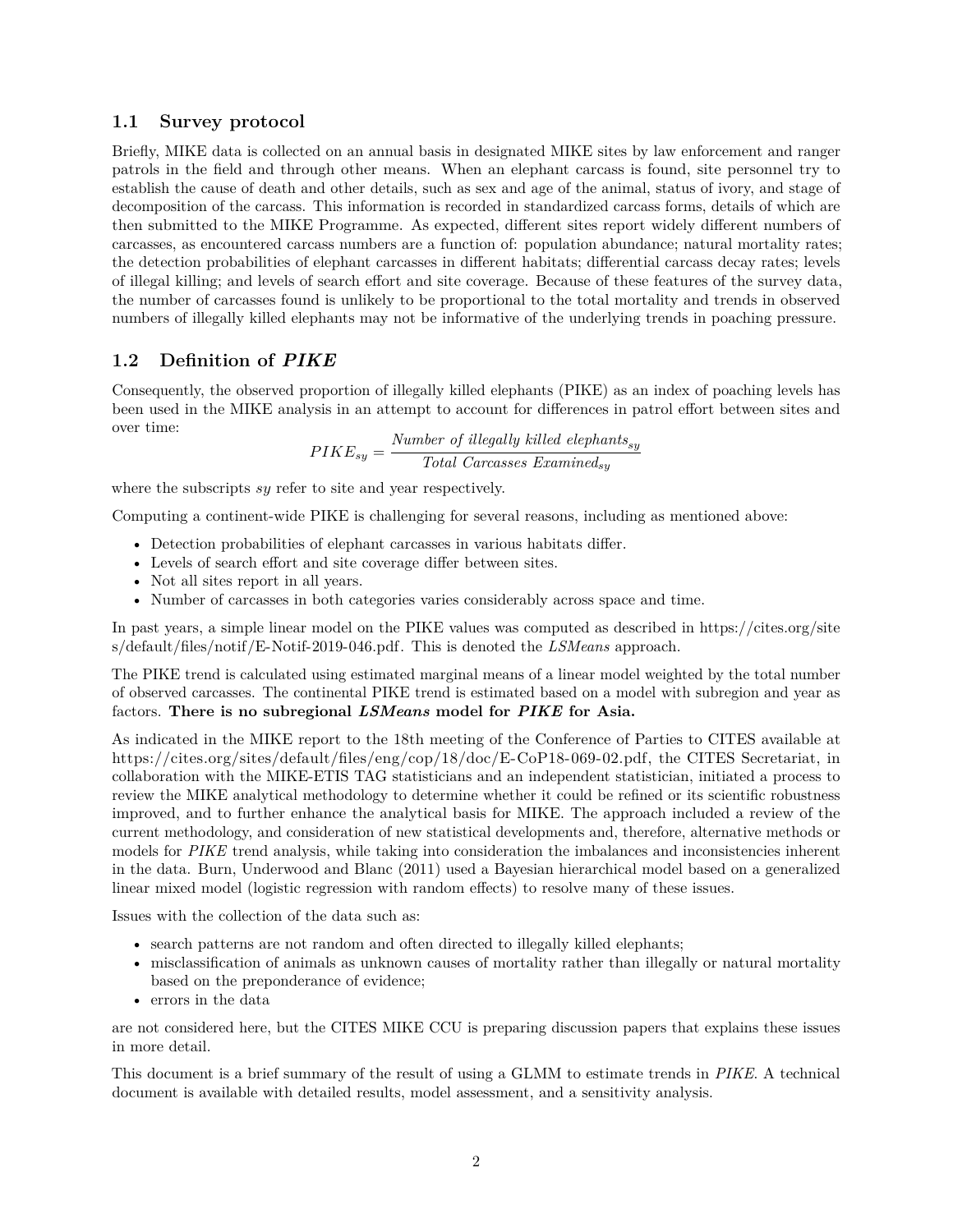#### <span id="page-2-0"></span>**1.3 Why change from the LSMeans approach**

The *LSMeans* approach has been used for the *PIKE* trend analysis in the reports to previous meetings of the Conference of the Parties (CoP16, Bangkok, 2013 in document CoP16 Doc. 53.1; and CoP17, Johannesburg, 2016, in document CoP17 Doc. 57.5); and to meetings of the Standing Committee (SC62, Geneva, July 2012, in document SC62 Doc. 46.1 (Rev. 1); SC65, Geneva, July 2014, in document SC65 Doc. 42.1; SC66, Geneva, January 2016, in document SC66 Doc. 47.1; SC69, Geneva, November 2017, in document SC69 Doc. 51.1; and SC70, Sochi, October 2018, in document SC70 Doc. 49.1). However, there are a number of issues with this approach

- Predicted *PIKE* values could be less than 0 or greater than 1
- Each country is given equal weight regardless of the number of *MIKE* sites or the abundance of elephants in each site at the sub-regional level. For example, in South Asia, both India (10 MIKE sites) and Bangladesh (1 MIKE site) are given equal weight. But at the continental level, countries are ignored and data pooled over all sites in a sub-region.
- It is difficult to apply different weighting, e.g. by elephant populations at the *MIKE* or country level.
- The *LSMeans* approach ignores that fact the individual *MIKE* sites could differ in the patterns of missingness across years. Consequently, aggregate data is based on a different combination of *MIKE* sites across the years.
- Not all sources of variation are included in estimates of uncertainty. For example, binomial variation (Section 5.2 of the technical document) at the site-year level is not included, i.e. if the actual *PIKE* of all elephants at the *MIKE* site is .20, then the observed *PIKE* in the sample of carcasses examined will vary around 0.20.

The impact of giving equal weight at the country level or at the *MIKE* site level is explored in more detail in Appendix 3 of the Africa technical document where this has a noticeable impact on the sub-regional *PIKE* for East Africa.

#### <span id="page-2-1"></span>**1.4 Advantages of GLMM**

At the recent MIKE-ETIS TAG meeting (September 2019, Nairobi), the use of the generalized linear mixed model (GLMM) was recommended going forward. This document provides an analysis of the *PIKE* data using a GLMM, compares the results to those from the previous analyses, and explores the impacts of various assumptions on the estimated *PIKE*.

The advantages of the GLMM approach are:

- The new model fully accounts for the binomial structure at the site-year level, i.e. of *n* carcasses observed, *x* are illegally killed.
- The new model fully accounts for different sample sizes, i.e. a *PIKE* based on observing 1 illegally killed elephants out of 2 elephant carcasses is given different weight than a *PIKE* based on observing 20 illegally killed elephants out of 40 elephant carcasses.
- Imputation of missing data takes place at the MIKE site level based on the relationship of *PIKE* in this site to the *PIKE* at other sites across time.
- Each *MIKE* site is given equal weight when computing the continental or sub-regional *PIKE*. Consequently, countries with more *MIKE* sites will automatically be given more weight in the aggregate *PIKE* estimates.
- It is easy to apply other weightings, e.g. by the elephant population abundances at each *MIKE* site when computing an aggregate *PIKE*
- Multiple sources of variation are automatically included, e.g. binomial variation at the site-year level, site-year interactions representing the changes in *PIKE* over time at a particular *MIKE* site, and site-to-site variation. This variation is automatically included in the uncertainty of the aggregate *PIKE* estimates.
- Uncertainty of the estimated *PIKE* at the continental or sub-regional level can be computed assuming that the current *MIKE* sites are index sites (and fixed) or random sample of potential *MIKE* sites. The current design is somewhat between these two extremes, and so the uncertainty reported under these two ways of viewing the current set of *MIKE* sites represents a lower and upper bound of uncertainty.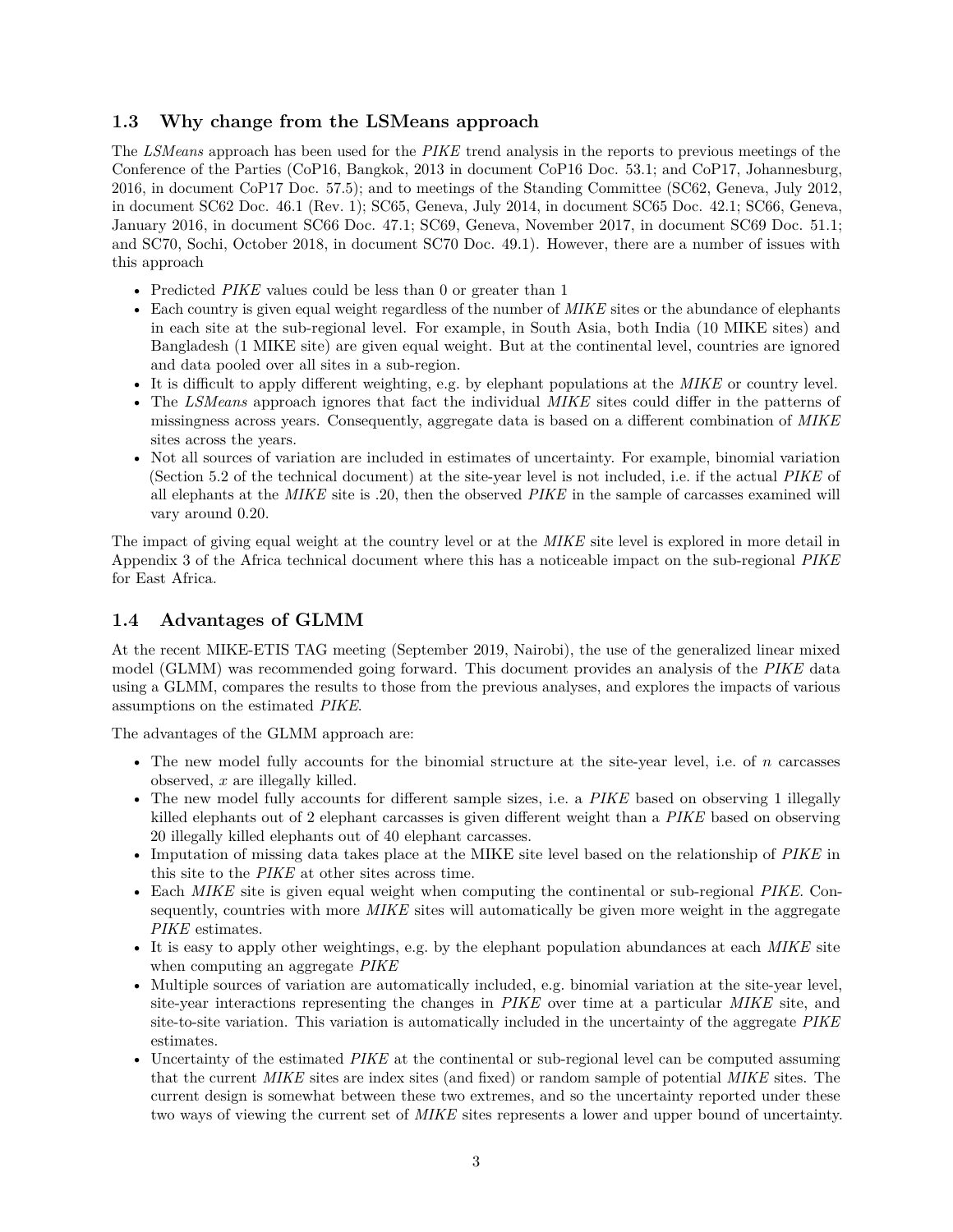- It is easy to include estimates of uncertainty in elephant abundances when weighting *MIKE* sites by elephant abundances. This is currently not yet done because of issues in determining the uncertainty in these abundance estimates (see Section 8.7 of the technical document for Africa).
- The current model implicitly accounts for spatial autocorrelation in the *PIKE* among *MIKE* sites that are geographically close. The estimated site-level effects are similar for sites that are geographically close and have similar levels of governance and poaching.
- It will be possible to extend this model to account explicitly for spatial and spatial-temporal autocorrelation (Zuur, 2019 )

#### <span id="page-3-0"></span>**1.5** *PIKE* **as an index of poaching pressure**

The value of *PIKE* computed by *LSMeans* and the *GLMM* approach should be considered as an INDEX of poaching pressure. We hope that trends in the index reflect trends in the actual levels of poaching. Converting the value of *PIKE* into a measure of actual poaching mortality is complicated due to the following:

- Effects of changing natural mortality over time are confounded with changes in *PIKE*.
- MIKE sites are not selected at random and so the marginal mean *PIKE* may not be representative of the actual marginal mean *PIKE*.
- Poaching at MIKE sites may not be representative of poaching in areas outside of the MIKE site.
- The unweighted marginal mean *PIKE* gives equal weight to every MIKE site. We have investigated in the technical report the impact of weighting sites by the population abundance of elephants associated with that site, but have not included estimates of uncertainty in the population abundance estimates.
- There are a number of issues with the collection of the data such as:
	- **–** Management related deaths are included in the number of carcasses examined (the denominator of *PIKE*) at this point in time;
	- **–** search patterns are not random and often directed to illegally killed elephants;
	- **–** misclassification of animals as unknown causes of mortality rather than illegally or natural mortality based on the preponderance of evidence;
	- **–** errors in the data

The CITES MIKE CCU is preparing a discussion paper that explores data issues in more detail.

For these reasons, great care should to be taken and assumptions should be well documented when converting the estimated *PIKE* to actual levels of poaching mortality.

## <span id="page-3-1"></span>**2 Exploration of PIKE data**

#### <span id="page-3-2"></span>**2.1 Location of MIKE sites**

There are 29 MIKE sites in Asia broken into 2 subregions. Data from only 27 MIKE sites across the sub-regions are used in the analysis because some sites have never submitted data or are currently lacking population abundance data.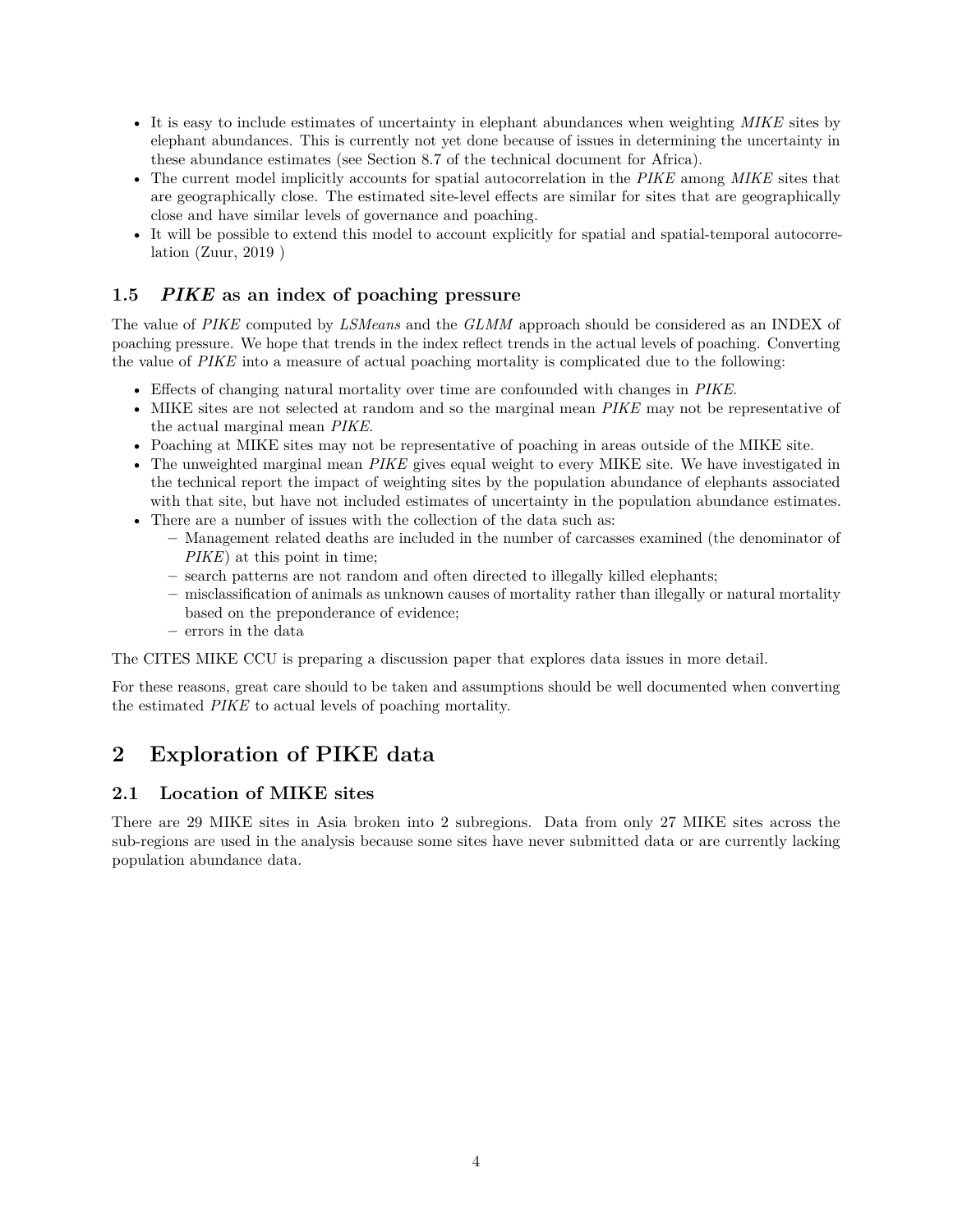

#### <span id="page-4-0"></span>**2.2 MIKE sites with** *PIKE* **data**

In addition to the above, some sites have reported 0 (zero) carcasses detected in some years.

The current analysis treats site that did not report on any carcasses in a year (no patrol effort) and a site that reports 0 carcasses examined in year (patrol effort but no carcasses found) in the same way. This is because information on patrol effort is not currently used in the analysis and only the number of carcasses examined and the number of illegally killed elephants in the sample of carcasses is used. In the latter case, 0 illegal carcasses out of 0 carcasses examined gives a *PIKE* for that site-year of 0/0 which is indeterminate and cannot be used in any mathematical analysis of *PIKE*.

The following plot shows that there are some sites that have reported data for at least one carcass in as little as one year, but other sites have reported data for at least one carcass in almost every year.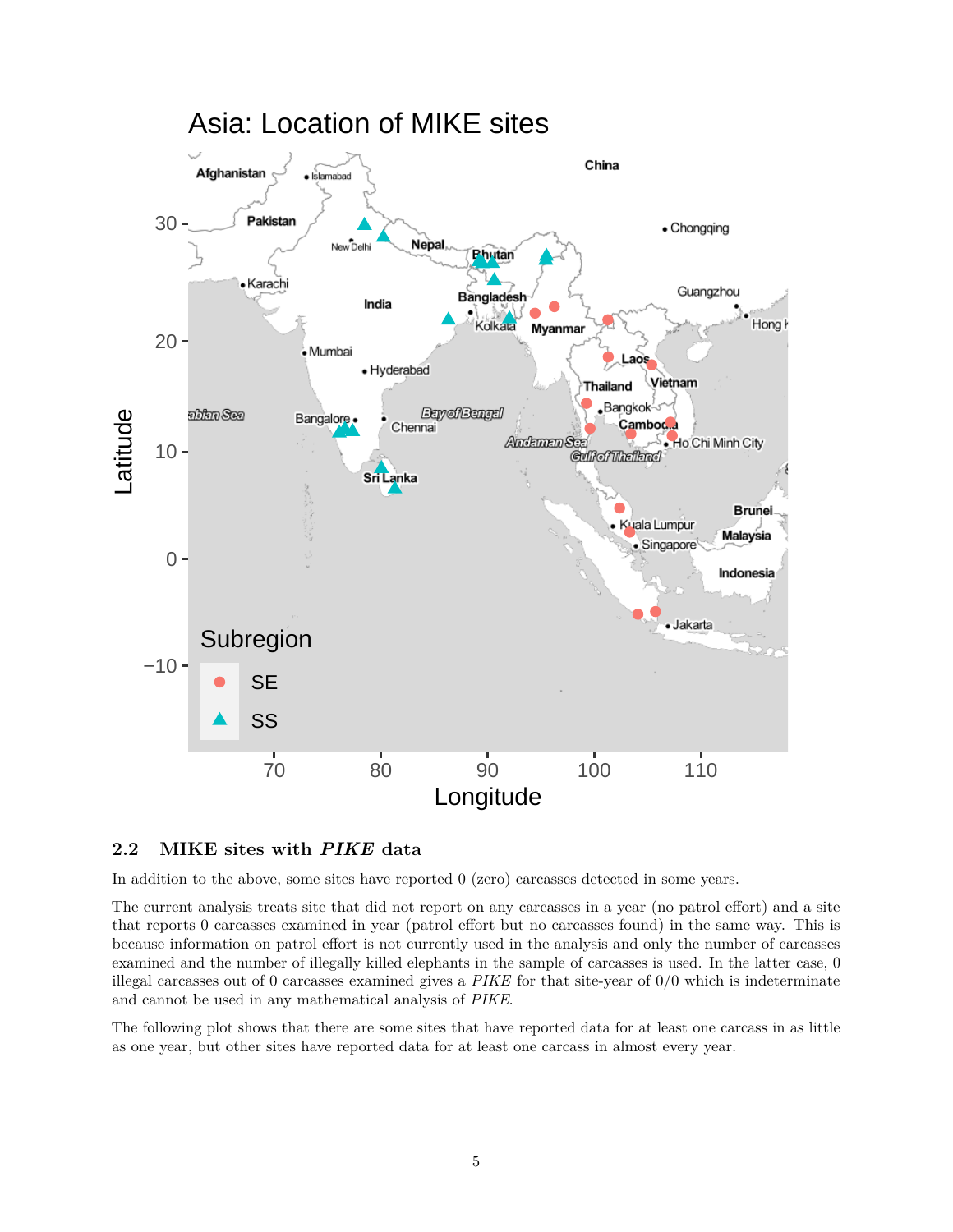

Asia: When is each site measured

**Notice that no data has been reported from South Asia past 2017** and so the *LSMeans* are only available to 2017. The GLMM approach will impute values for the missing years just like other missing years are imputed.

In total, there are 221 unique site-years in Asia since 2003 where data has been reported (and the number of reported carcasses  $> 0$ ).

The number of carcasses reported in each site-year since 2003 varies enormously from 1 to 202 carcasses.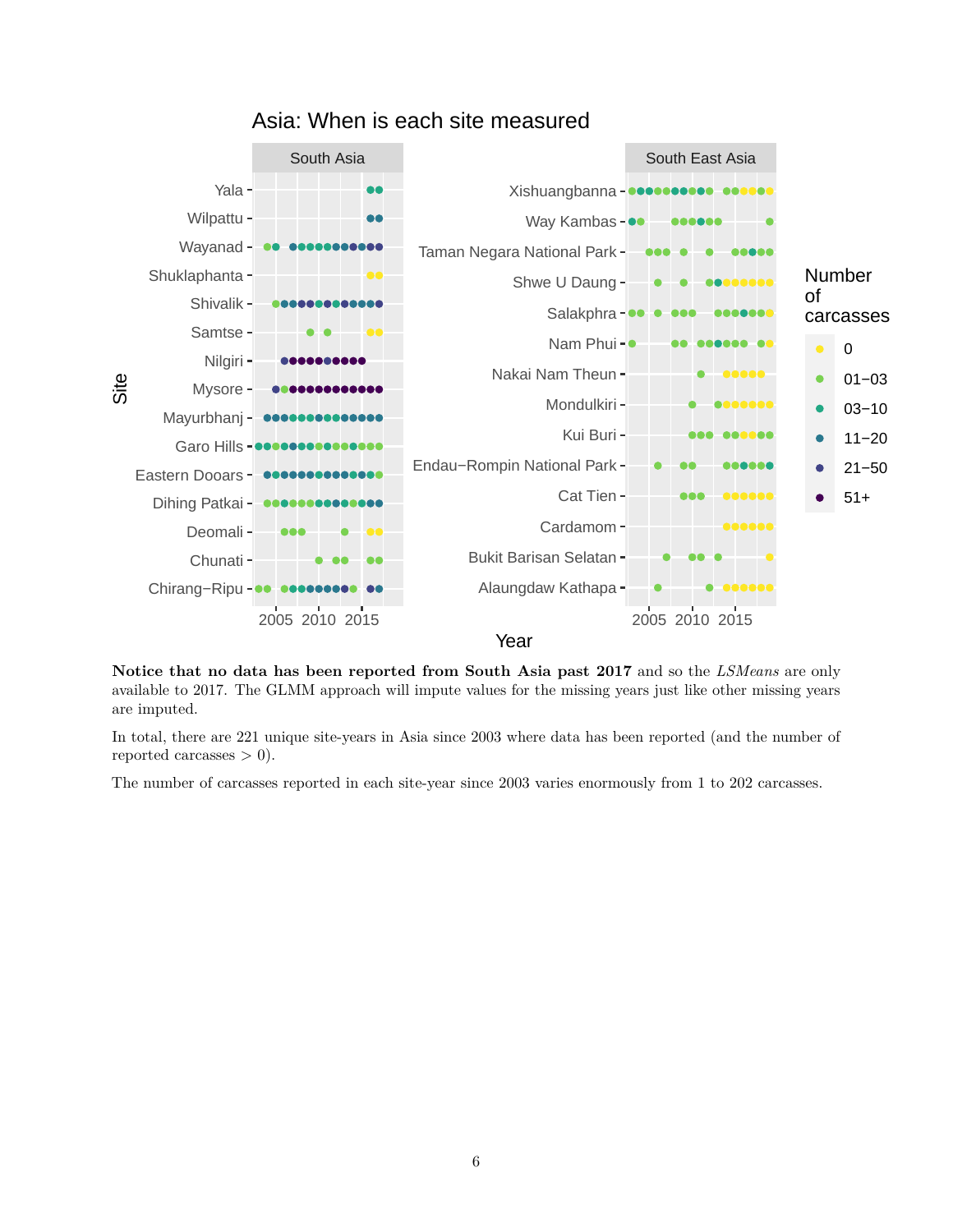



Note that only a very small number of carcasses are reported for MIKE sites in South East Asia.

#### <span id="page-6-0"></span>**2.3 Observed** *PIKE*

A plot of the observed *PIKE* values from each site-year shows a wide range in the observed *PIKE* values, but many of the observed *PIKE* values close to 0 or 1 occur in sites with only a small number of carcasses examined in a year: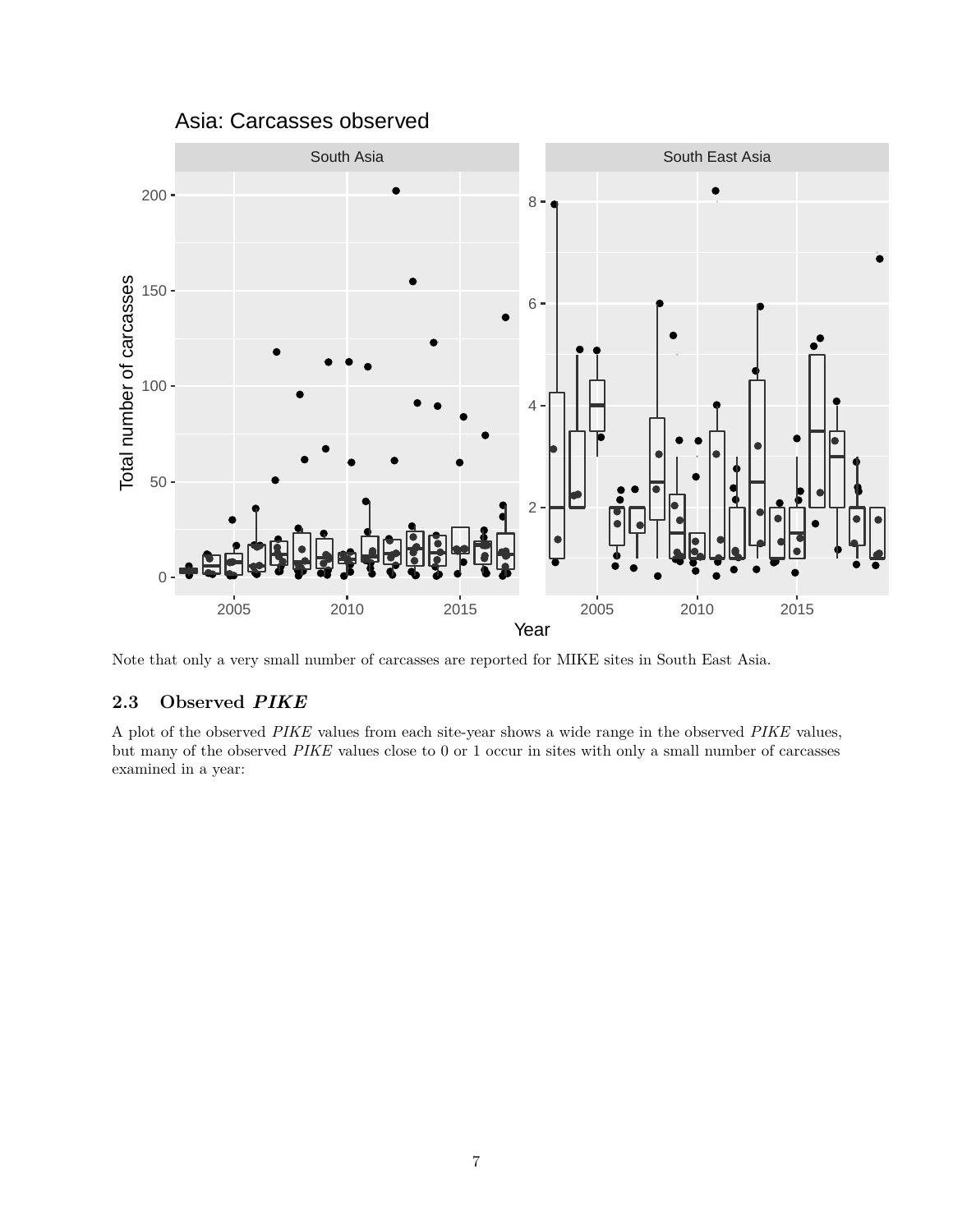

The trend in the observed *PIKE* values for each site is: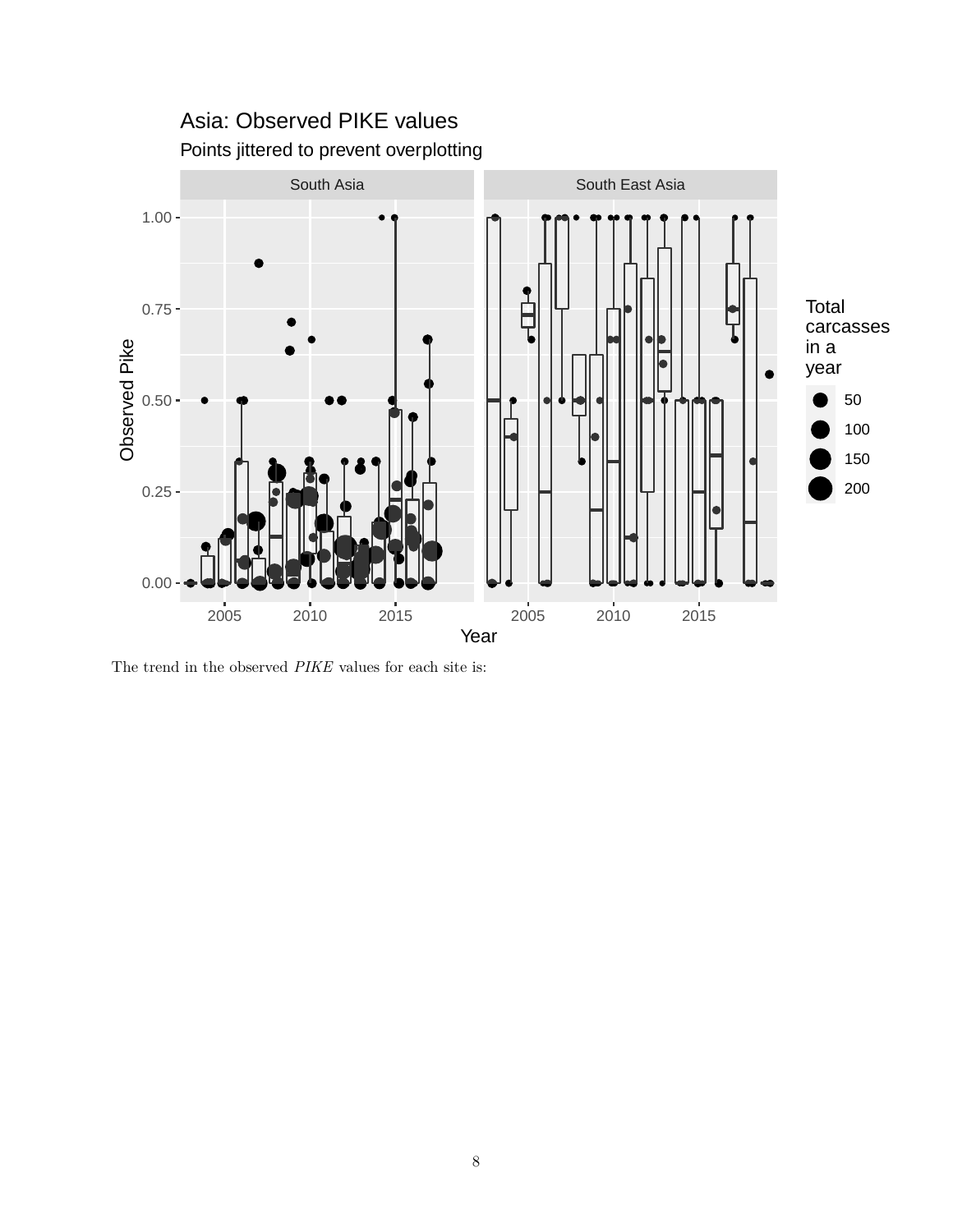

Note that with a small number of carcasses reported (e.g. 0 or 1) it is quite common for the reported *PIKE* to be 0 or 1 because either none or all of the carcasses have been illegally killed. Consequently, the trends are difficult to interpret for many sites with only a few carcasses reported.

In Africa sites, patrol effort varies considerably among sites, so the number of examined carcasses only bears a weak relationship to estimated population abundances around the MIKE sites. **However, we currently do not have estimates of elephant abundance for all of the Asia sites, so cannot fully explore this relationship.**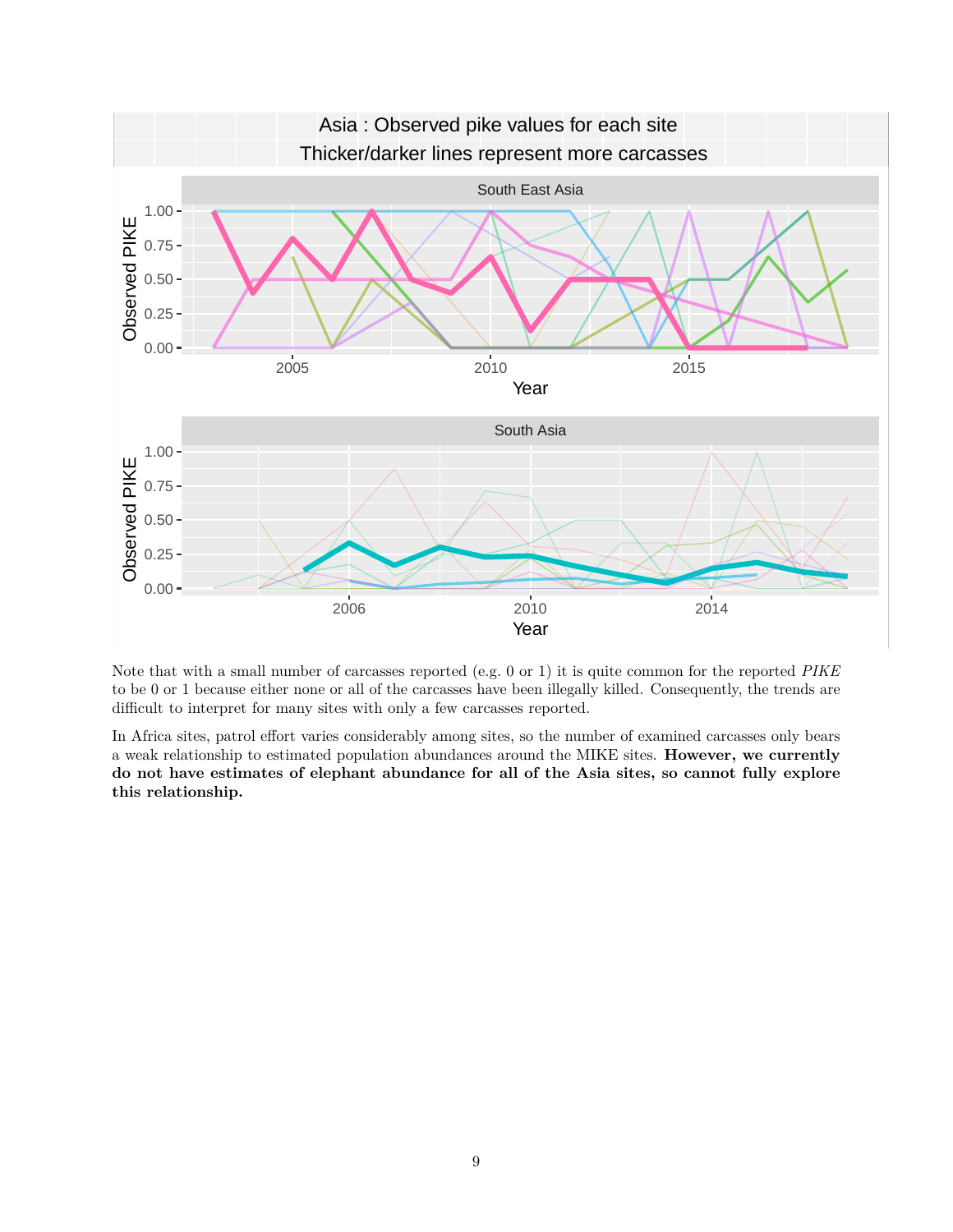

Asia : Relationship between number of reported carcasses and est pop abundance

There appears to be a weak relationship in South Asia, but no relationship in South East Asia. Because the *PIKE* index does not depend on effort, it is thought to be a better indicator of poaching pressure than the observed number of carcasses of illegally killed elephants.

#### <span id="page-9-0"></span>**2.4 MIKE sites with population data**

**We currently do not have elephant abundance data for all Asia MIKE sites and for sites with population data, we only have have a single value which will be used for all years in the study.**.

A plot of when an estimate of the population abundance is available by MIKE site is: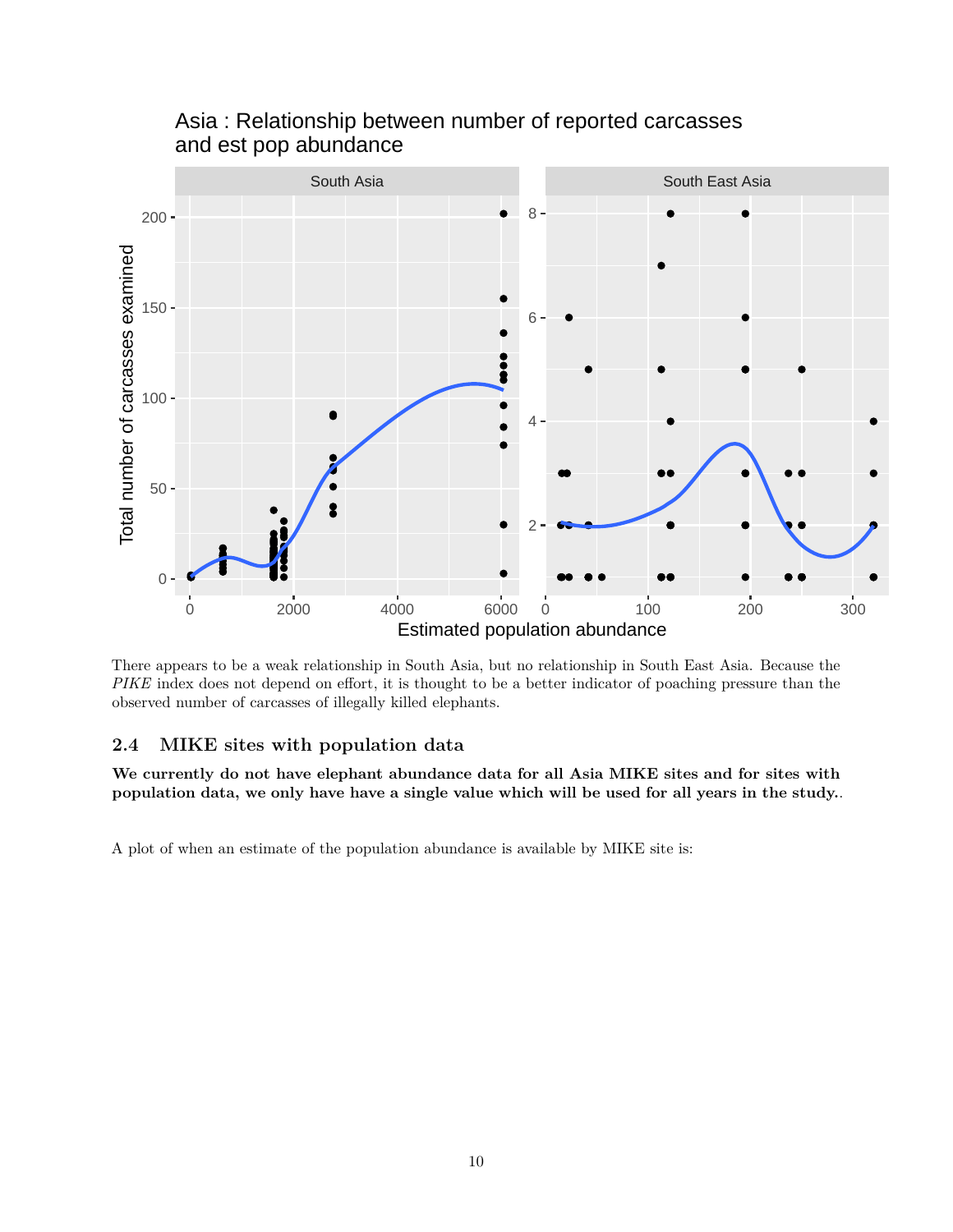

### Asia: Population values available for MIKE sites

#### <span id="page-10-0"></span>**2.5 Final dataset used**

The final dataset consists of the observed *PIKE* data without any population data (because not all site have population data). Only those sites for which at least one carcass has been reported over the period of interest are used.

The following table identifies the MIKE sites not included in the analysis based on data from one of the data sources being absent:

| MIKEsiteID | Population   PIKE |              | <b>MIKE</b> |
|------------|-------------------|--------------|-------------|
|            | values            | reported     | Center      |
|            | available         |              | Available   |
| <b>CDM</b> | <b>TRUE</b>       | <b>FALSE</b> | TRUE        |
| SUK        | TRUE              | <b>FALSE</b> | <b>TRUE</b> |

Table 1: Summary of MIKE sites where no PIKE data available

The final data set consists of 27 MIKE sites from 2003 to 2019 over the subregions as shown below: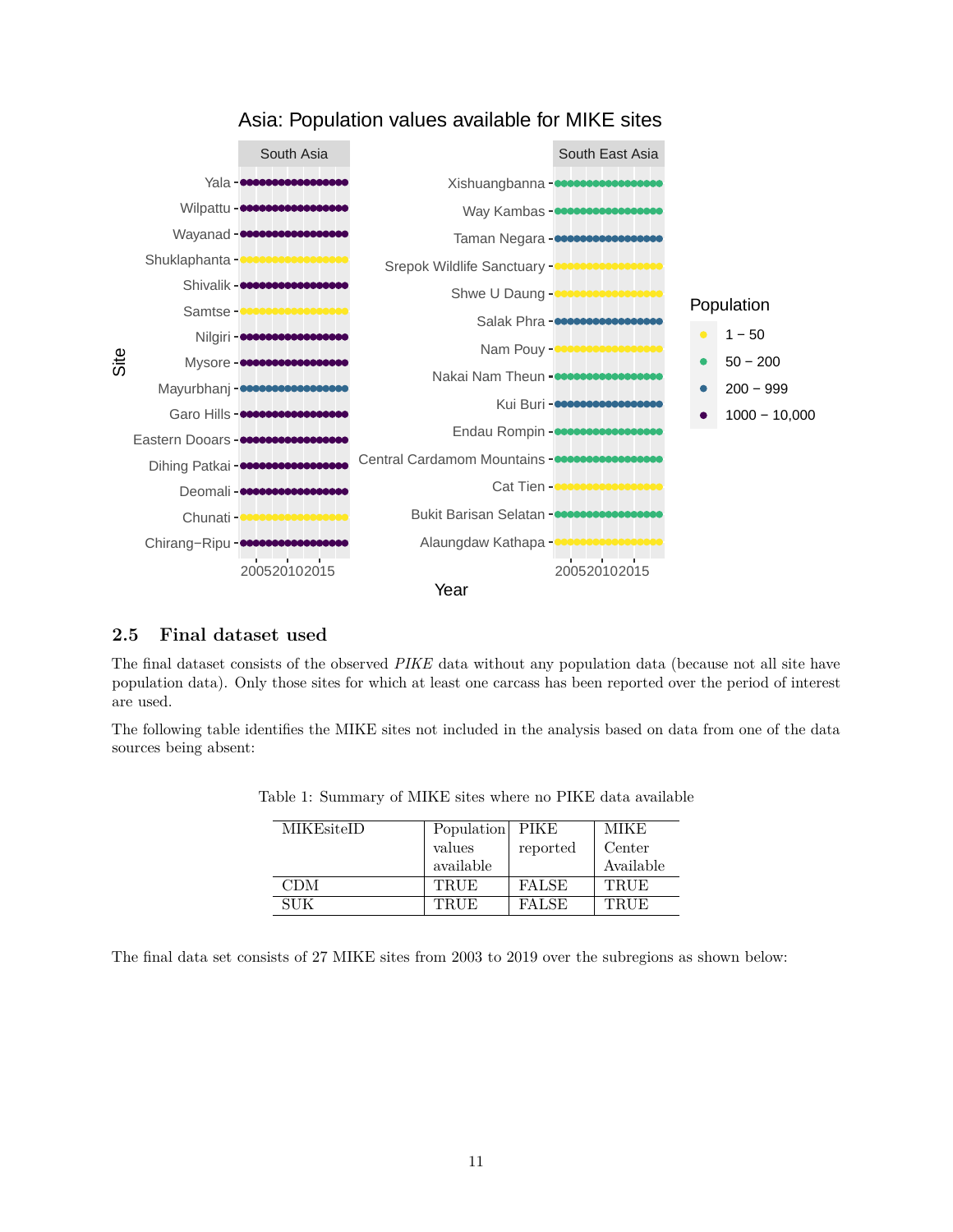| Subregion Name  | Number of | $#$ Site-Years | Mean $#$     | Site IDs                 |
|-----------------|-----------|----------------|--------------|--------------------------|
|                 | sites     |                | carcasses    |                          |
|                 |           |                | reported per |                          |
|                 |           |                | year         |                          |
| South Asia      | 14        | 134            | 23.0         | CHR, CHU, DEO, DHG, EDO, |
|                 |           |                |              | GRO, MBJ, MYS, NIL, SCH, |
|                 |           |                |              | SVK, WPT, WYD, YAL       |
| South East Asia | 13        | 87             | 2.2          | ALW, BBS, CTN, GMS, KLU, |
|                 |           |                |              | KUI, MKR, NAK, NPH, SHW, |
|                 |           |                |              | SKP, WAY, XBN            |

Table 2: Summary of MIKE sites used in analysis

## <span id="page-11-0"></span>**3 Generalized Linear Mixed Model (GLMM)**

#### <span id="page-11-1"></span>**3.1 Model description**

The Generalized Linear Mixed Model (GLMM) is a generalization of the simple regression model currently used (the *LSMeans* approach). The GLMM begins by modeling the multiple sources of variation present in the data

- Binomial variation in the number of illegally killed elephants in the number of carcasses detected. For example, the true underlying *PIKE* at a MIKE site may be 30%. However, the rangers will not detect all carcasses at the MIKE site. Suppose that 10 carcasses are detected. Statistical theory says that if the underlying *PIKE* is 30%, then the number of illegally killed elephants is likely to range from 1 to 6 in the sample of 10 selected due to random chance.
- Year-to-year changes in the continental *PIKE* due to factors that change from year-to-year. These are called the **year effects**.
- Some MIKE sites tend to have higher than average *PIKE* year-after-year. These **site-effects** could be due to factors that are consistent for a site across years.
- Within a MIKE site, the *PIKE* will vary from year-to-year within the MIKE site due to factors that vary locally from year to year. These are known as **site-year** effects.

The model will estimate the year, site, and site-year effects, and then use them to impute the *PIKE* in years where a MIKE site has not reported any carcass returns. This imputation is based on the year trends in other sites; the relation of *PIKE* among sites (i.e. some sites tend to always have higher *PIKE* values); and a range in site-year effect based on what is observed in sites with data. This imputation step then gives a *PIKE* value for every site in every year. A range of values is generated for each imputed-value to account for the uncertainty in each of the individual effects.

Once the *PIKE* is found for every site in every year (some site-years are observed; site-years with missing data have *PIKE* imputed), the unweighted marginal mean *PIKE* is found as the simple average of the *PIKE* in a year over all sites.

#### <span id="page-11-2"></span>**3.2 Model fitting**

There are many ways to fit a model to data. Simple regression models use least squares where the sum of the squared vertical deviations between the fitted line and the observed data is minimized. The least squares approach is a special case of a more general approach called maximum likelihood. However, maximum likelihood methods often perform poorly (e.g. failure to converge) with models with multiple levels (as in our model) and it is difficult to create custom summaries (such as marginal means) using likelihood methods.

For this reason, we have implemented our model in a Bayesian context using a method called Markov Chain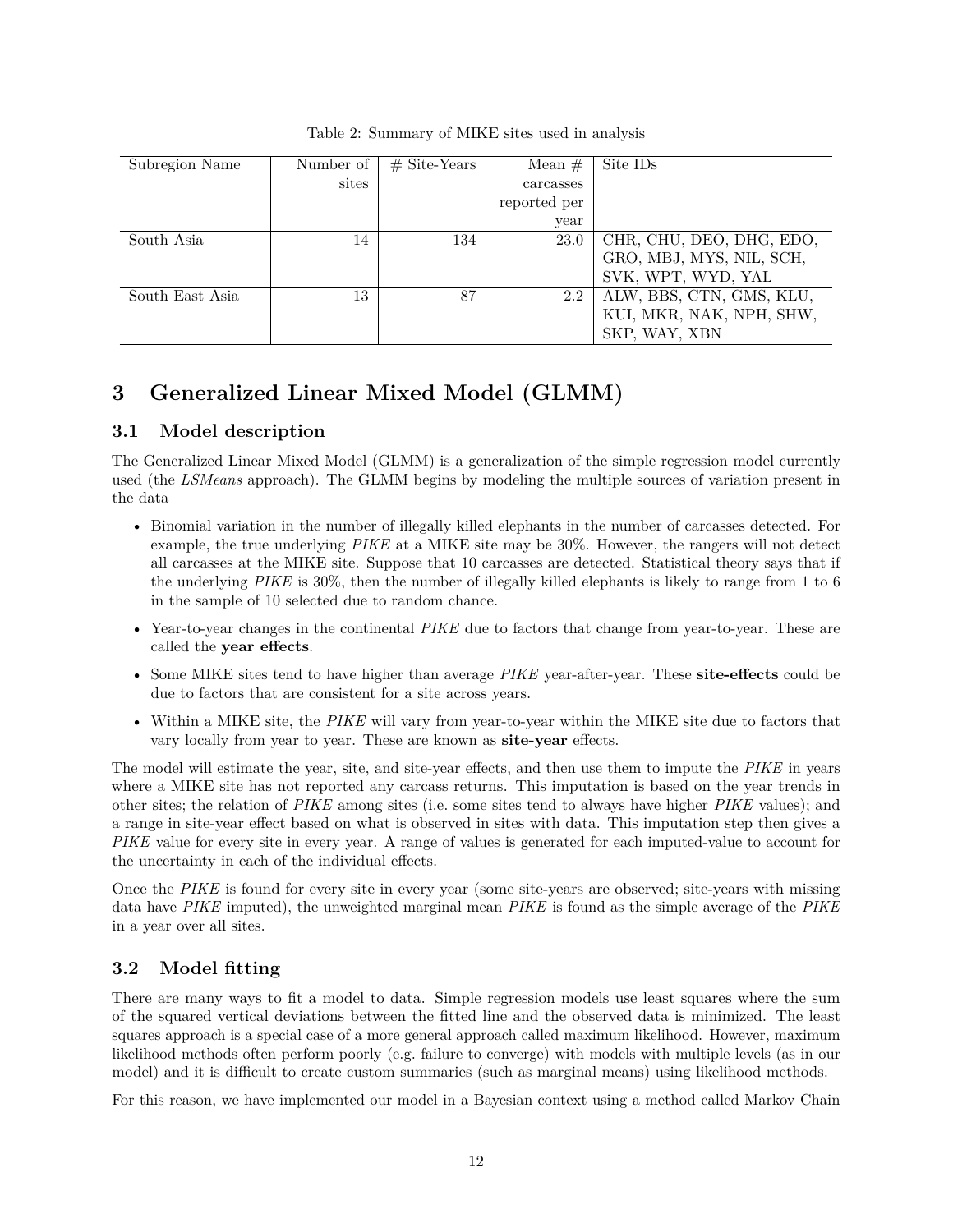Monte Carlo (MCMC) sampling that deals with many of the technical difficulties found in a likelihood fit without a great deal of effort. Details are available in the technical document.

A Bayesian model combines information from the prior beliefs about the values of certain parameters and the information about these parameters from the data (through a likelihood function). If there is a large amount of data, the information about the parameters would usually overwhelm the information from the prior beliefs, but in cases of sparse data, the prior beliefs may be more important. The end product of a Bayesian analysis is the posterior distribution of belief about a parameter. In the context of this *PIKE* analysis, we have used vague priors with little information about the parameters so the final result is driven almost entirely by the data from the MIKE program.

The concept of posterior belief, while technically challenging to compute, has an intuitive understanding that many people practice. For example, suppose you are waiting to be picked up by a friend. But the friend is late. *A priori* (prior belief), you could place different weights on two hypotheses of why your friend is late - traffic is bad and so your friend is delayed in traffic, or your friend forgot. So if your friend is generally reliable, you may place a higher prior weight on the hypothesis that traffic was bad. While waiting, you overhear from someone else about an accident on the road that has caused a large traffic jam. In light of this new information (data), you update your prior beliefs about the two hypotheses and would now place even more weight on the traffic jam hypothesis than the "forgot" hypothesis. The updated beliefs are your posterior beliefs about the hypotheses which is a combination of prior beliefs in the two hypotheses (prior distribution) and information (data, or likelihood). It would be sensible to make statements such as "I have a 75% belief that my friend is stuck in a traffic jam". Note that your friend either is or is not stuck in traffic – there is no probability associated with the actual state. As more and more data are received about the size of the traffic jam, your posterior beliefs about the two hypotheses will shift.

Similarly, you may have a prior belief about a persons age who you have never met. In this case, the prior belief is not two discrete hypotheses, but a continuum, i.e. you can picture a "normal"-like distribution of prior belief with a peak, say at age 50, but ranging from 40 to 60. As you get more information (data) such as the fact that person witnessed the fall of the Berlin Wall as a young adult, you would update your prior belief by shifting the peak of the prior age distribution and/or shrinking the range of possible ages. This is now your posterior belief summarized by a posterior distribution. It would be sensible to make statements such as "I have a 40% posterior belief that this person is more than 55 years of age". Note that the actual age of the person does NOT have a distribution – the distribution refers to your knowledge of the age based on a combination of prior information and actual data. If you find the year of birth of the person, the posterior distribution becomes extremely concentrated because you now know the age of the person to within a year.

In an analogous fashion, a Bayesian analysis summarizes the posterior belief about a parameter using the posterior distribution. This distribution could be discrete (e.g. two competing hypotheses) or could be continuous (e.g. a range of values summarized by a distribution with a peak and spread.)

We summarize the posterior distribution in this report in several ways:

- Mean of the posterior distribution the (mathematical) expectation of the belief distribution representing our point estimate about the parameter value.
- Standard deviation of the posterior distribution representing a measure of uncertainty about our belief in the parameter value.
- A credible interval (typically a 95% credible interval) representing uncertainty in the belief. A 95% credible interval would contain 95% of our belief.
- Total belief that the parameter is above/below a certain value found as the portion of the posterior distribution that is above/below the specified value. As seen below, we are interested in our posterior belief that the slope in marginal *PIKE* was less than zero in the last five years representing our posterior belief that the marginal *PIKE* has declined in the last five years.

A rough correspondence exists between the results of a least-squares or likelihood model and a Bayesian model. The maximum likelihood estimate roughly corresponds to the mean of the posterior distribution; the standard error for a parameter from a likelihood fit roughly corresponds to the standard deviation of the posterior distribution; a confidence interval from a likelihood fit roughly corresponds to a credible interval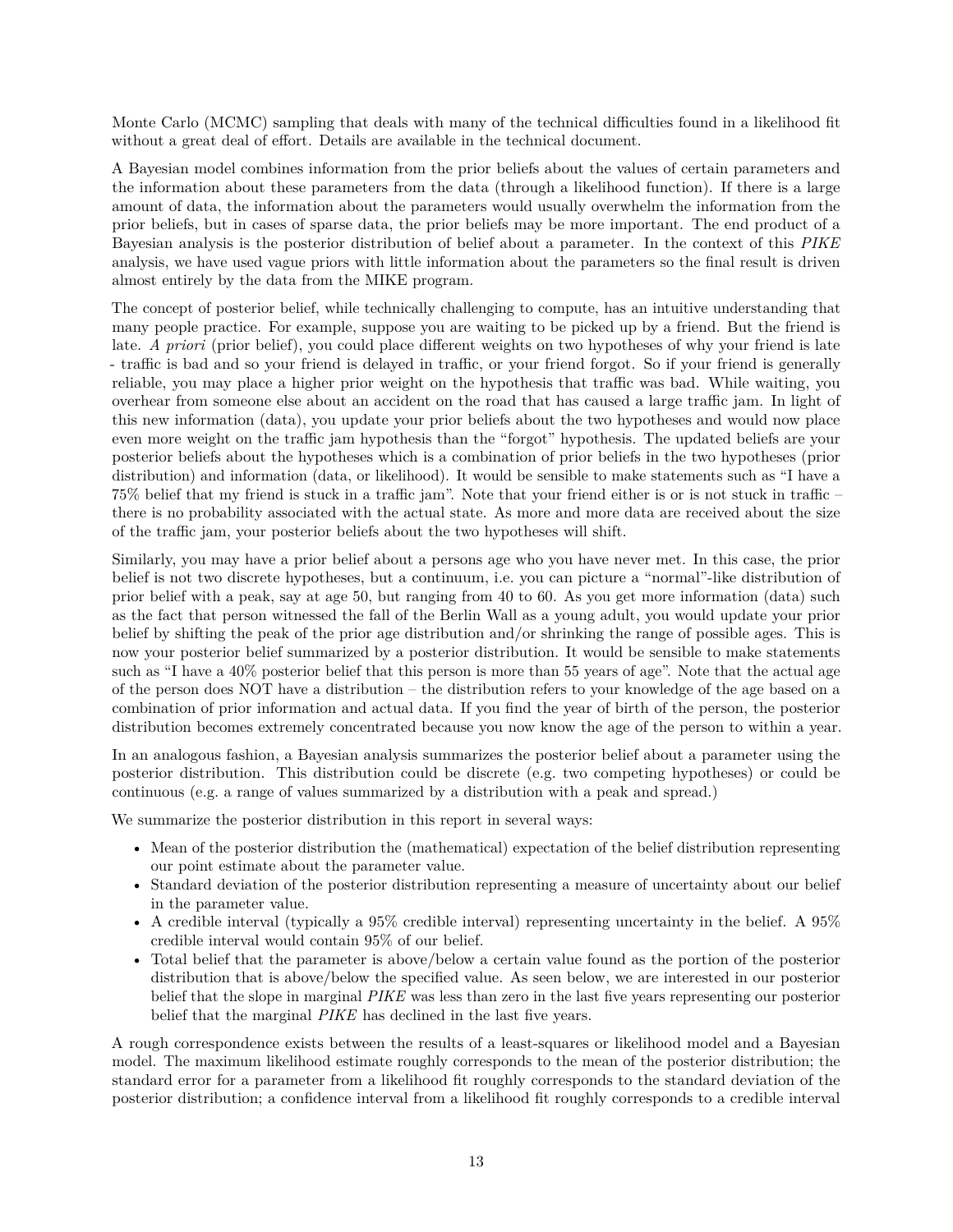from a Bayesian model. However, the correspondence is not "exact" and there are fundamental differences in the technical definitions of each measure that make them not commensurable. In particular, the total belief that a parameter is above/below a specific value has no correspondence in the likelihood context.

#### <span id="page-13-0"></span>**3.3 Choice between the weighted and unweighted marginal mean** *PIKE*

#### **This section is more relevant to the Africa analysis because population data is not availble for all MIKE sites in Asia. It has been retained to maintain consistency between the summary documents for Asia and Africa pending obtaining population data.**

The simple combined *PIKE* (i.e. total illegally killed elephants / total observed carcasses) may be a suitable estimator for the marginal mean *PIKE* if carcasses reported were proportional to the population abundances (if you are interested in a weighted *PIKE*) or equal across sites (if you are interested in an unweighted *PIKE*) and if all sites reported in all years. The number of carcasses reported is not equal across sites, bears only a weak relationship to the population abundances, and there is much missing data so the simple combined *PIKE* is difficult to interpret and seldom of interest.

The choice between the weighted and unweighted marginal mean *PIKE* is more complex.

The unweighted marginal mean *PIKE* should be thought of as an index of poaching pressure that gives each site the same weight regardless of the underlying population abundance. We hope that trends in the index are broadly informative of changes in poaching pressure at the continental scale.

The weighted marginal mean *PIKE* may reflect actual trends in poaching at the population level under several assumptions (e.g. that the observed *PIKE* in a MIKE site is reflective of the poaching in the larger population; that the population abundance estimate for a MIKE site is reflective of the actual population abundance; that all populations are monitored (i.e. every population has a MIKE site). Consequently, the weighted marginal mean *PIKE* looks appealing but also must make many assumptions before reflecting the poaching pressure on a population level.

#### **The use of population values to compute a population-weighted PIKE is currently experimental and being evaluated and the actual implementation may change in the future.**

Given the very weak relationship between the number of carcasses and the population abundances, the simple combined *PIKE* will tend to track the weighted marginal mean *PIKE* closer than the unweighted marginal mean *PIKE* values.

## <span id="page-13-1"></span>**4 Continental level trends in** *PIKE*

The GLMM model was coded using *BUGS* (Lunn et al, 2012), a common way to specify Bayesian models and run using *JAGS* (Plummer, 2003) within *R* (R Core Team, 2020).

The estimated *LSMeans* and unweighted marginal mean *PIKE* are: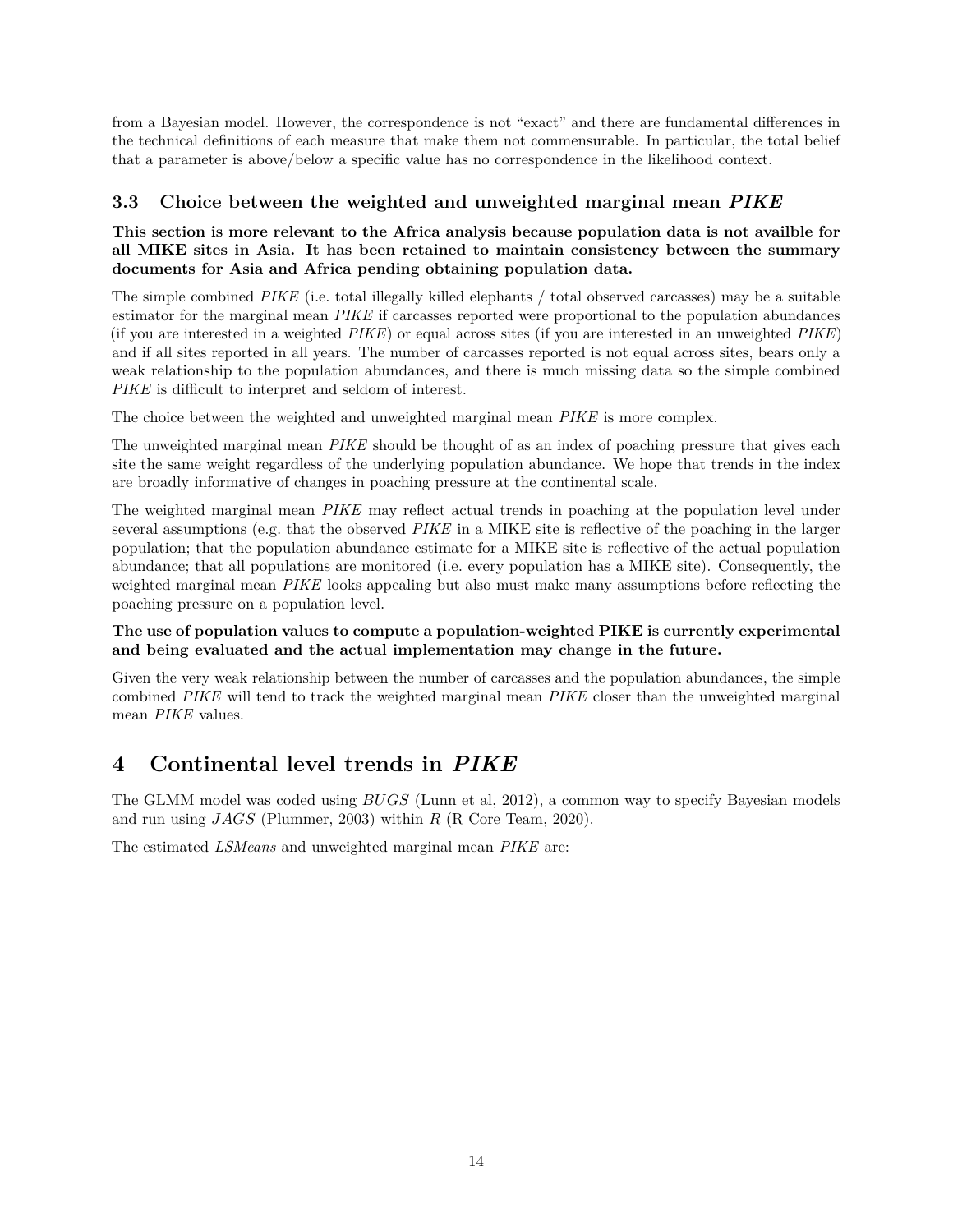|      |      | Unweighted | LSMeans |      |
|------|------|------------|---------|------|
| Year | Mean | SD         | Mean    | SD   |
| 2003 | 0.19 | 0.09       | 0.15    | 0.13 |
| 2004 | 0.18 | 0.07       | 0.21    | 0.09 |
| 2005 | 0.32 | 0.08       | 0.30    | 0.07 |
| 2006 | 0.29 | 0.06       | 0.27    | 0.06 |
| 2007 | 0.27 | 0.06       | 0.29    | 0.04 |
| 2008 | 0.29 | 0.06       | 0.33    | 0.04 |
| 2009 | 0.31 | 0.06       | 0.33    | 0.04 |
| 2010 | 0.38 | 0.06       | 0.36    | 0.04 |
| 2011 | 0.24 | 0.05       | 0.28    | 0.04 |
| 2012 | 0.27 | 0.05       | 0.27    | 0.04 |
| 2013 | 0.28 | 0.05       | 0.24    | 0.04 |
| 2014 | 0.32 | 0.06       | 0.28    | 0.04 |
| 2015 | 0.41 | 0.06       | 0.34    | 0.05 |
| 2016 | 0.28 | 0.05       | 0.31    | 0.05 |
| 2017 | 0.36 | 0.06       | 0.31    | 0.04 |

Table 3: Estimated marginal mean PIKE from the GLMM and the LSMeans

The following plot compares the *PIKE* computed using the *LSMeans* approach (the current approach), and the the unweighted marginal mean (*MM.p.uw*) computed using the Bayesian model

# Asia: Estimated PIKE across time

Comparison of observed, LSMeans and unweighted marginal mean PIKE



The new proposed unweighted marginal mean (*MM.p.uw*) tracks the previously computed *LSMeans* fairly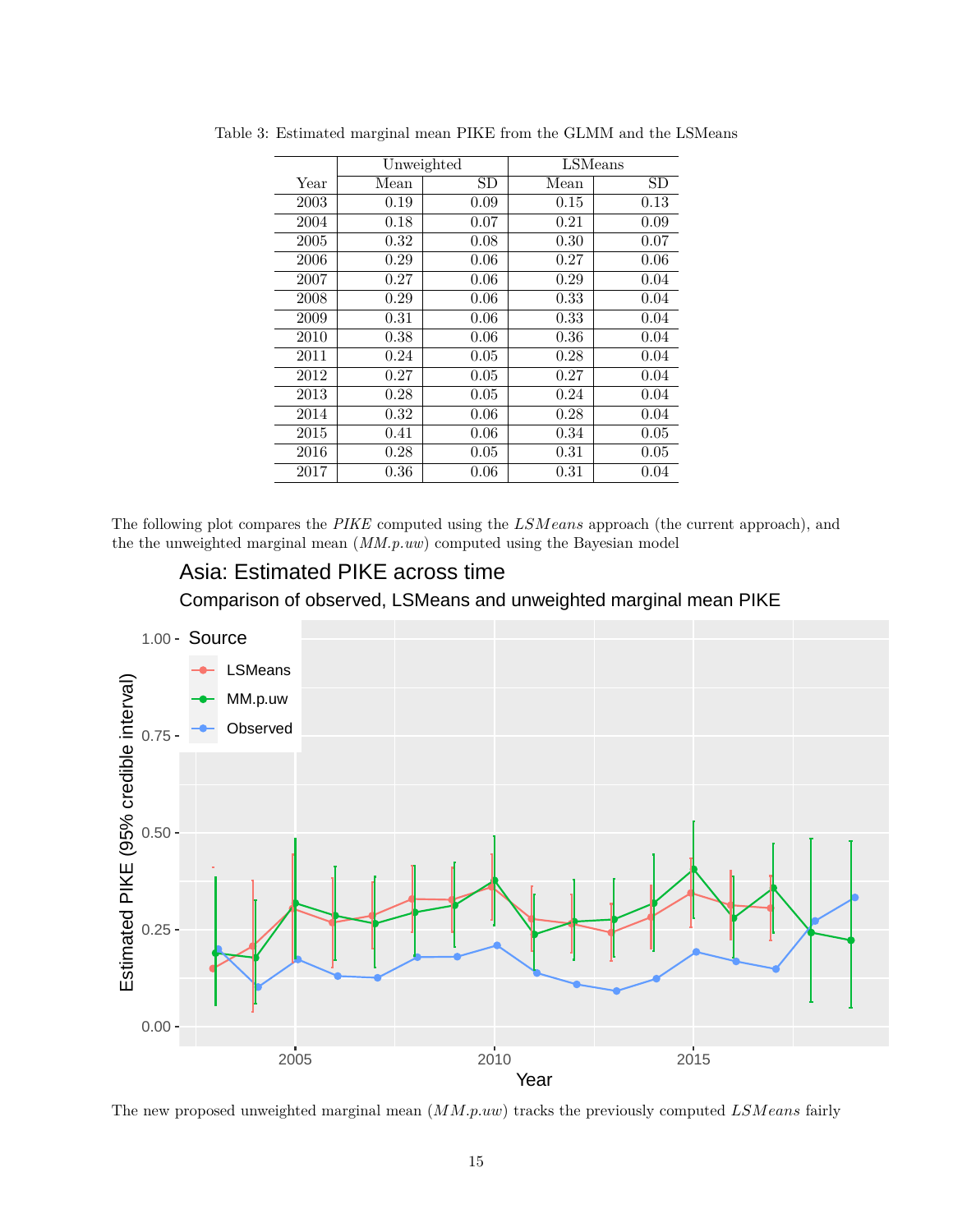well, except for 2018 and 2019 where no data was received from one subregion. The fitted trend lines are consistently higher than the observed *PIKE* values because the latter gives more weight to sites with more carcasses whereas the *MM.p.uw* give equal weight to each site regardless of number of carcasses (or underlying population abundance).

Once the sample from the posterior is available, it is relatively easy to estimate the posterior belief that the trend is negative in the last five years. This is done by estimating the slope in the last five years for each sample from the posterior and then the posterior belief that the trend is negative is the proportion of fitted slopes that are less than zero.



The posterior belief that the slope in PIKE is negative in the last five years is 0.91, i.e. we have a high posterior belief that the trend in PIKE in the last five years is negative (i.e., is declining).

### <span id="page-15-0"></span>**5 Subregional trends in** *PIKE*

**The current LSMeans approach does not report estimates at the subregional level, but we modified the current approach to compute sub-regional estimates based on a similar model used in Africa that includes a country and a year effect. Consequently, these results are only preliminary**

The above GLMM analyses were repeated at the sub-regional level. Only the data from each sub-region was used in each analysis, i.e., completely separate analyses were performed for each sub-region.

A more complex model where the 2 sub-regions were modelled as part of a larger model could be attempted. This larger model would be useful in cases where a sub-region has sparse data but has a consistent relationship in *PIKE* trends with other sub-regions. This is similar to the case where sparse data for a particular MIKE site is improved if there is a consistent relationship between the *PIKE* in several MIKE sites. In these cases, the consistency in the relationship allows information from other sub-regions to improve the estimates of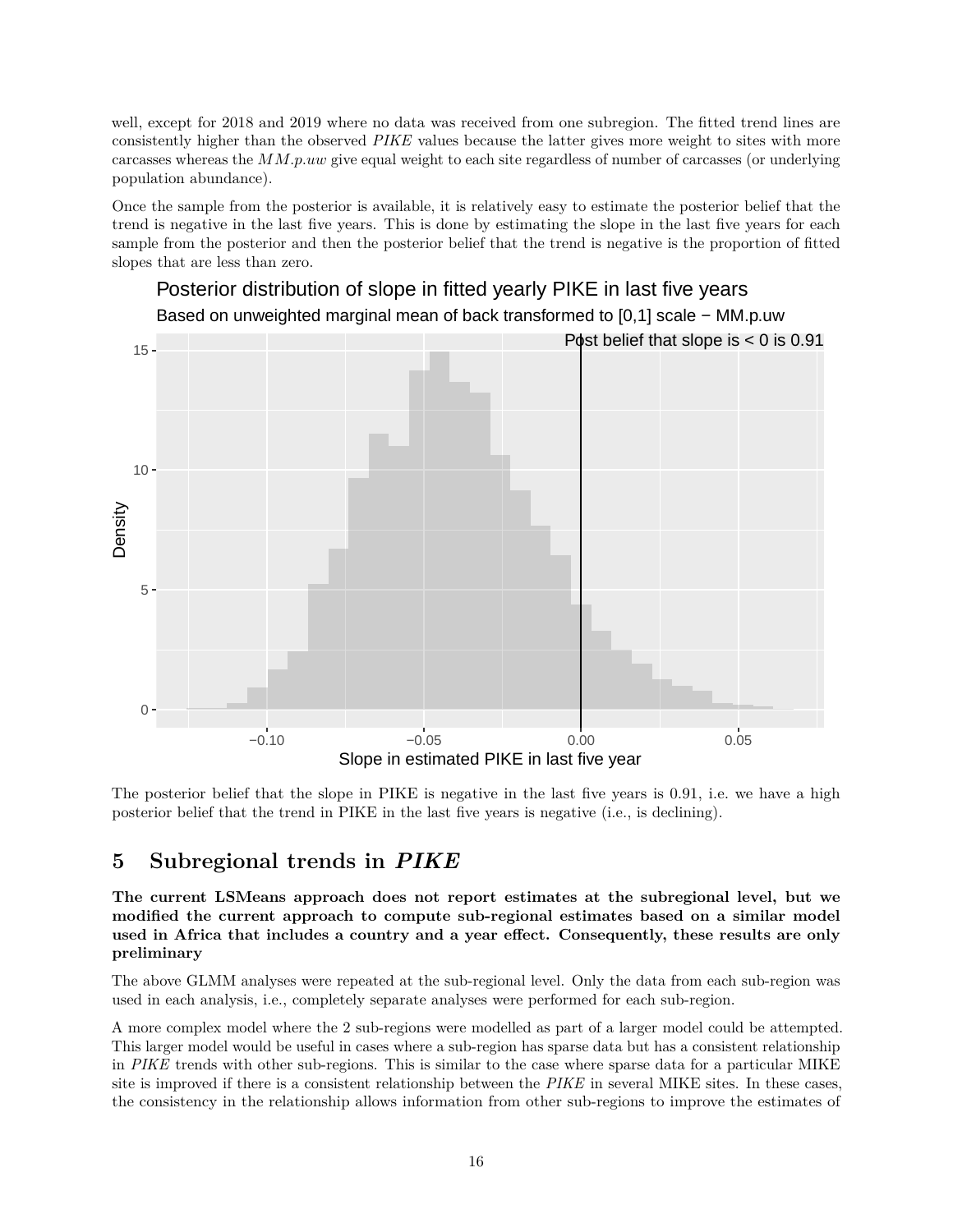trend in the sub-region with sparse data.

This more complex model is examined in the Asia technical document, but because there does not appear to be a great deal of similarity in trends among sub-regions, we do not expect this more complex model to provide much of an improvement over individual models for each sub-region.

The following plots compare the mean *PIKE* computed using the *LSMeans* method and the unweighted marginal mean *PIKE* (*MM.p.uw*).



## Asia: Estimated subregional PIKE trends

The estimates at each subregion have wider confidence intervals because the amount of data is smaller in each subregion compared to the continental results. This is especially true for the South East Asia subregion where the average number of carcasses monitored is very small.

The respective trend lines mostly track each other.

It is interesting to compare the regional trends with the continental trends: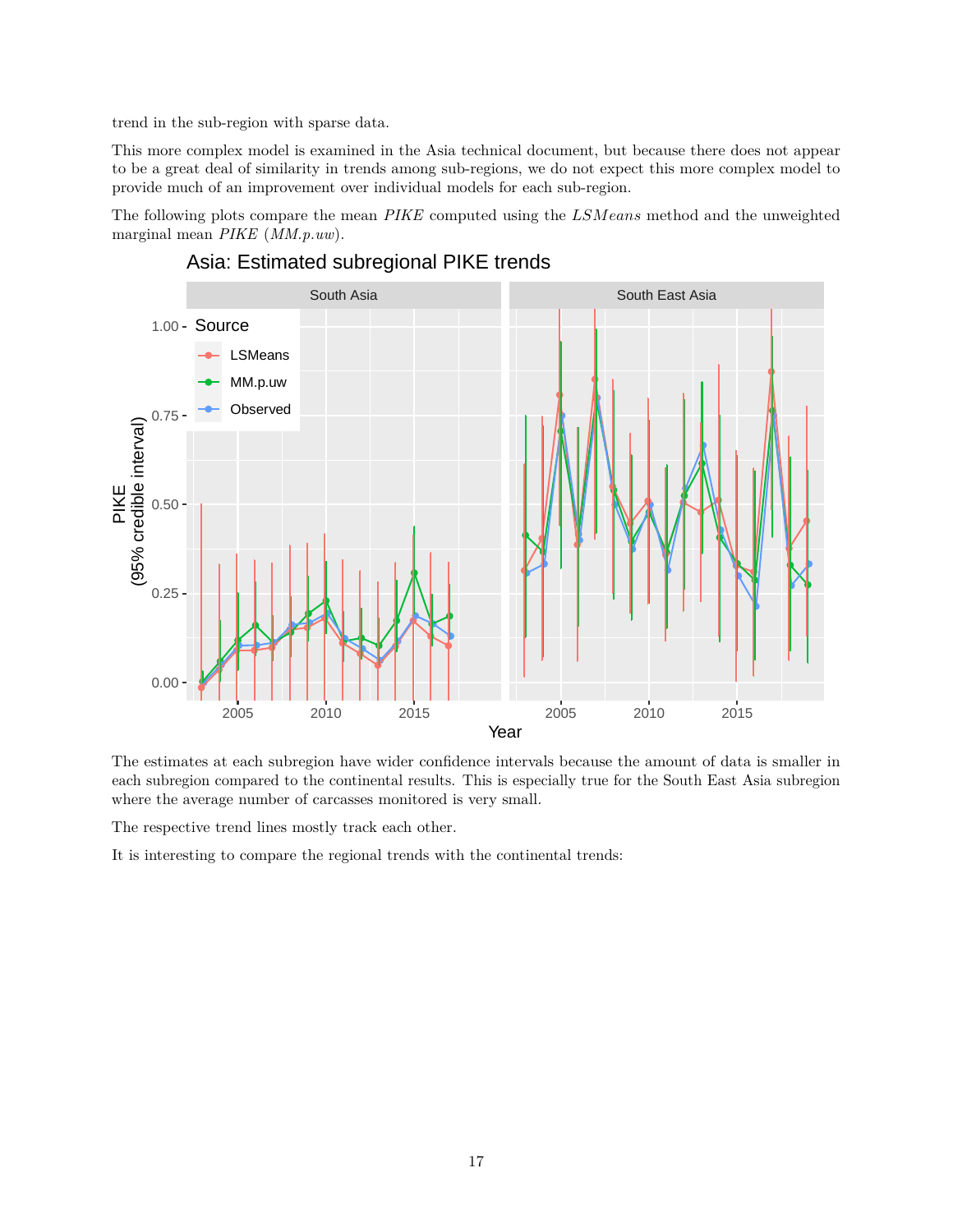

## Continental trend shown in black Asia: Estimated subregional PIKE across time

We see that *PIKE* in Southern Asia is consistently lower than the continental *PIKE*, while *PIKE* in South East Asia is consistently higher.

## <span id="page-17-0"></span>**6 Model assessment**

Whenever a new method is used, it is important to determine if the model fits the data well. We performed detailed model assessments (see the technical document) and found no evidence of problems except for a residual spatial autocorrelation in the estimated site effects.

### <span id="page-17-1"></span>**6.1 Observed vs. predicted** *PIKE*

A plot of observed *PIKE* in each year.site vs. the predicted *PIKE* is: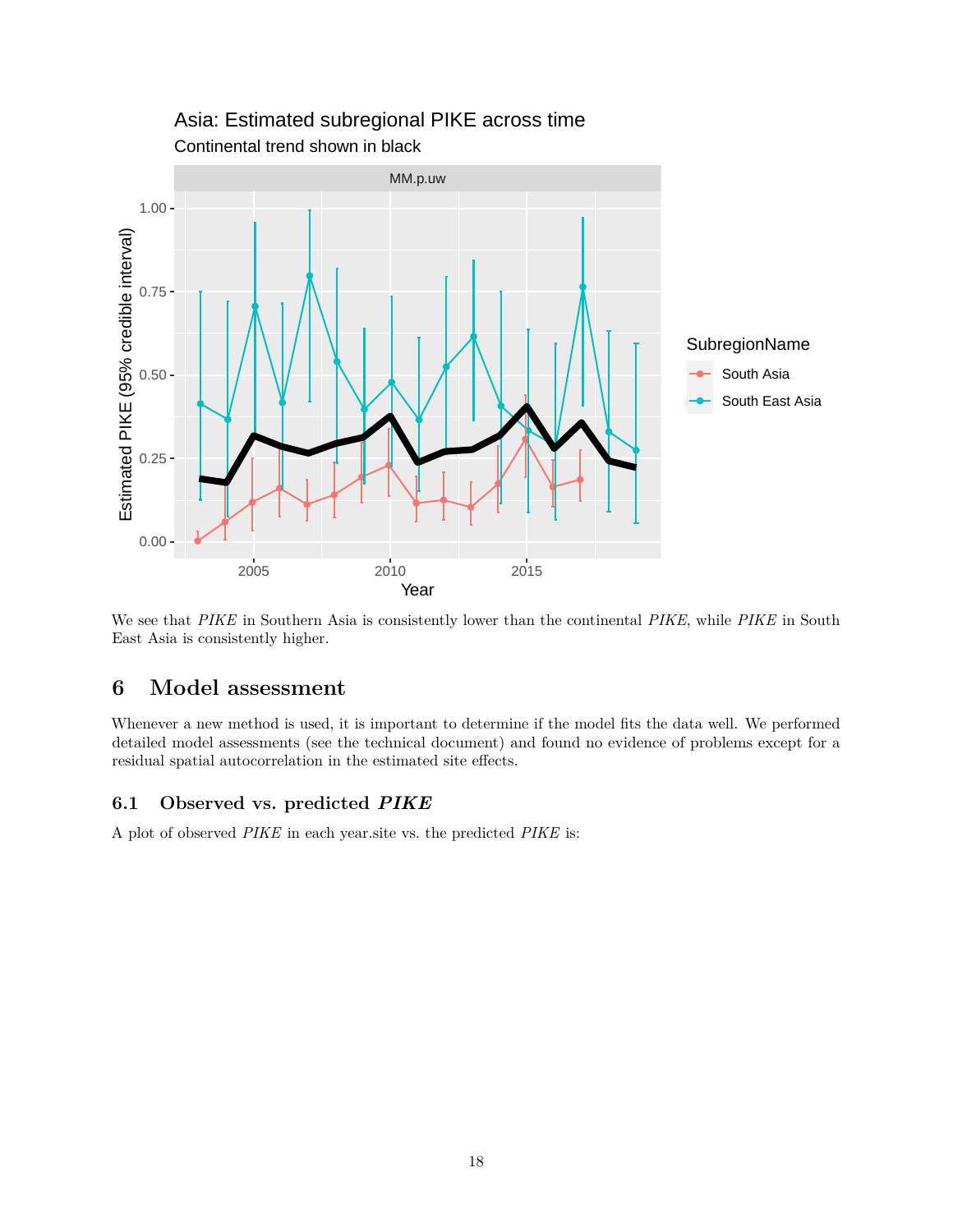

The fit is generally very good. For site-years where the number of carcasses was very small (*<* 10) and the observed *PIKE* was 0 or 1, the estimated *PIKE* is pulled towards the yearly average for that year. For site-years with large number of carcasses (*>* 25) the estimated *PIKE* matches closely with the observed *PIKE*. For site-years with intermediate number of carcasses, the estimates are shrunk slightly towards the mean for that year.

This can also be seen in the plots of observed and fitted *PIKE* for the individual MIKE sites: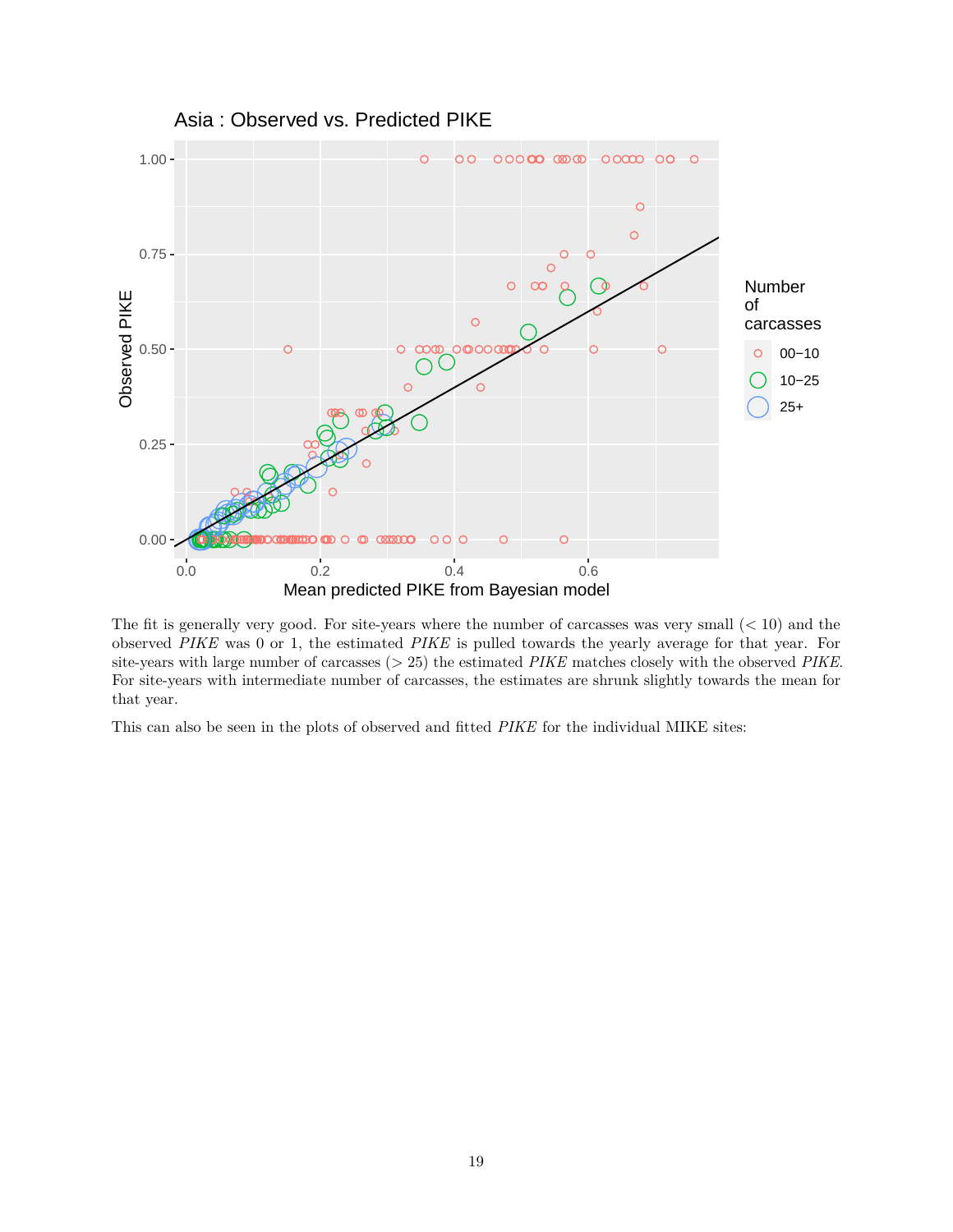

### Asia : Observed and predicted PIKE for individual MIKE sites

Dashed line is unweighted marginal mean PIKE at continental level Blue and shading is predicted PIKE at site level with 95% credible interval Asia : Observed and predicted PIKE for individual MIKE sites



Year Dashed line is unweighted marginal mean PIKE at continental level Blue and shading is predicted PIKE at site level with 95% credible interval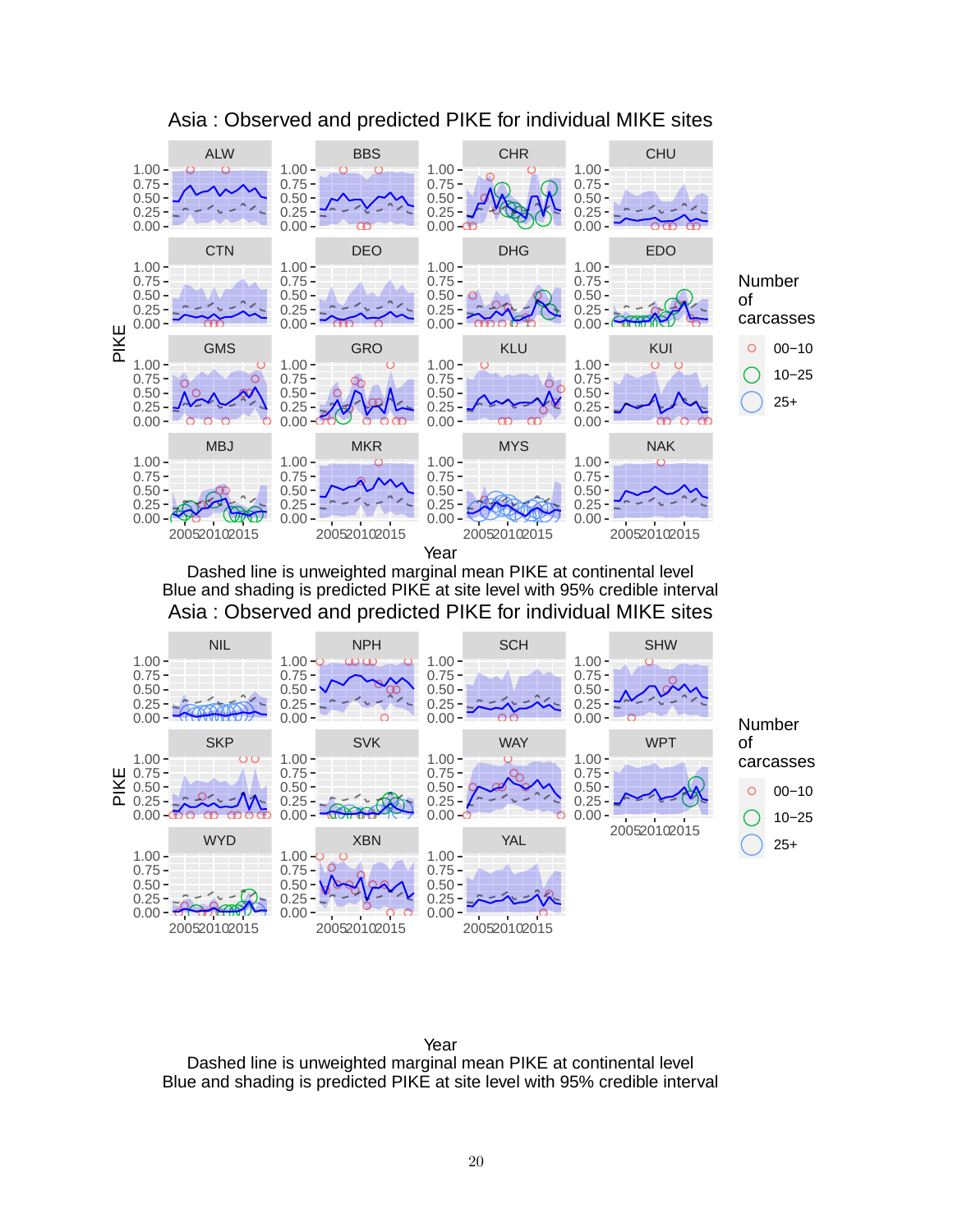There are several interesting patterns that illustrate the features of the model.

- Site *NIL*. This site reports nearly every year with a large number of carcasses (large blue circles). The estimated yearly site-level *PIKE* closely follows the observed data (as expected).
- Site *CHR*. In some years, this site reports a large number of carcasses and the estimated yearly site-level *PIKE* for these years matches the observed *PIKE*. In some years, the observed *PIKE* based on large number of carcasses is above the continental marginal mean (e.g. 2007) and in some some years it is below the continental marginal mean (e.g. 2012. On average, this site tracks the continental trend. So in years where this site only reports on a few carcasses (small red circles) and the observed *PIKE* is mostly 0 or 1, the estimated *PIKE* is close to the continental trend. For example, with a small number of carcasses examined, a value of 2 illegally killed elephants from 2 carcasses examined (observed *PIKE* of 1) is consistent with an estimated *PIKE* closer to the continental marginal *PIKE*. Notice that in years with a small number of carcasses reported, the credible interval for the estimated site-level *PIKE* is very wide.
- Site *CHU*. This site mostly has smallish sample sizes, but the observed *PIKE* is consistently close to 0. The estimated site-level *PIKE* is then also close to 0 in years with no reports, but notice the wide credible intervals.

In summary, in years with many carcasses reported, the estimated site-year *PIKE* will closely match the observed site-year *PIKE*. In years with few carcasses reported, the estimated site-year *PIKE* will be pulled towards the continental trend after accounting for the observed relationship between this sites *PIKE* and the continental trend.

#### <span id="page-20-0"></span>**6.2 Spatial correlation in site effects**

The (random) site effects have been modelled as independent random effects without explicitly accounting for the spatial structure of the data. However, we find that sites that are close geographically have similar site effects.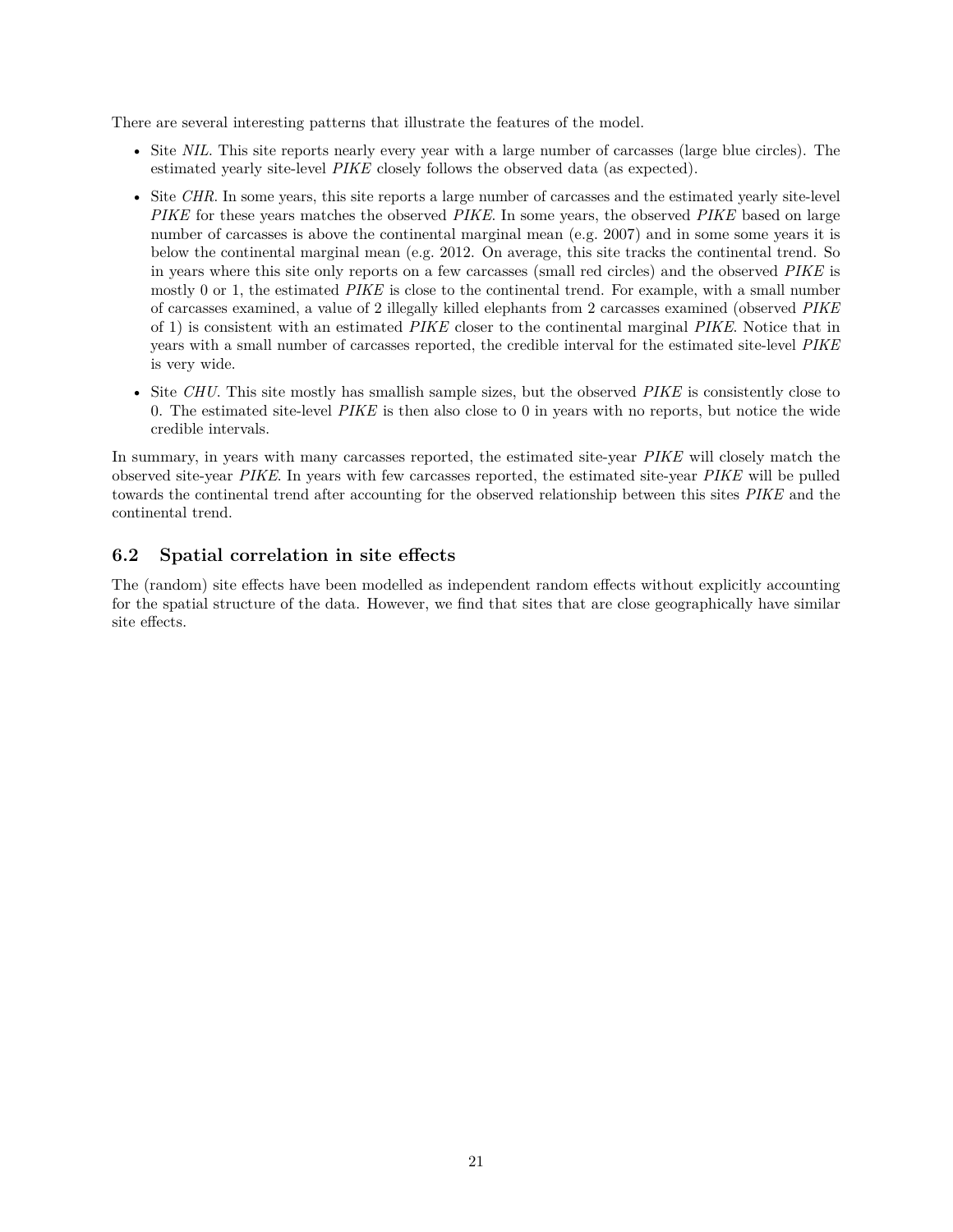

Sites that have *PIKE* consistently above the continental average are labelled as *Above the mean*; sites that have *PIKE* consistently below the continental average are labelled as *Below the mean*.

We notice that sites that are close geographically tend to have similar site effects (size of dot) and in the same direction (above or below the mean, color of dots). This implies there is a spatial correlation among the site effects that has not been directly accounted for in the analysis.

The current analysis is still valid, but inefficient because it has not used the spatial correlation to improve inference. If spatial autocorrelation is explicitly modelled, then information is shared among sites that are geographically close, i.e., if the *PIKE* increases in one site, then spatial autocorrelation would imply that it would tend to also increase in a nearby site. Of course, if the sites are in different countries with different levels of enforcement or other covariates that impact *PIKE*, an explicit spatial autocorrelation could introduce a spurious relationship between the *PIKE* in the two sites unless these other factors (law enforcement etc.) are also modelled. The explicit spatial autocorrelation models rapidly become more complex to account for these features.

Because the current analysis treats all sites as independent (rather than spatially correlated), the uncertainty in the overall yearly *PIKE* is slightly smaller than from a model with explicity spatial autocorrelation because the effective number of sites used in computing the overall yearly *PIKE* is smaller when autocorrelation is explicitly modelled. This in turn, implies that the uncertainty of a trend (e.g. trend in the last five years) in the currently model may be slightly understated as well and the posterior belief in a trend will be higher in the current model compared to the model with an explicity spatial autocorrelation. We believe such effects are minor given the spase data at many sites, the large amount of missing site.years and the potential breaking of spatial autocorrelation across country borders.

A potential improvement to the current analysis may be to add another level of random effects (country effects) so that points from the same country that have related site effects then experience a common country effect. This model is currently under investigation.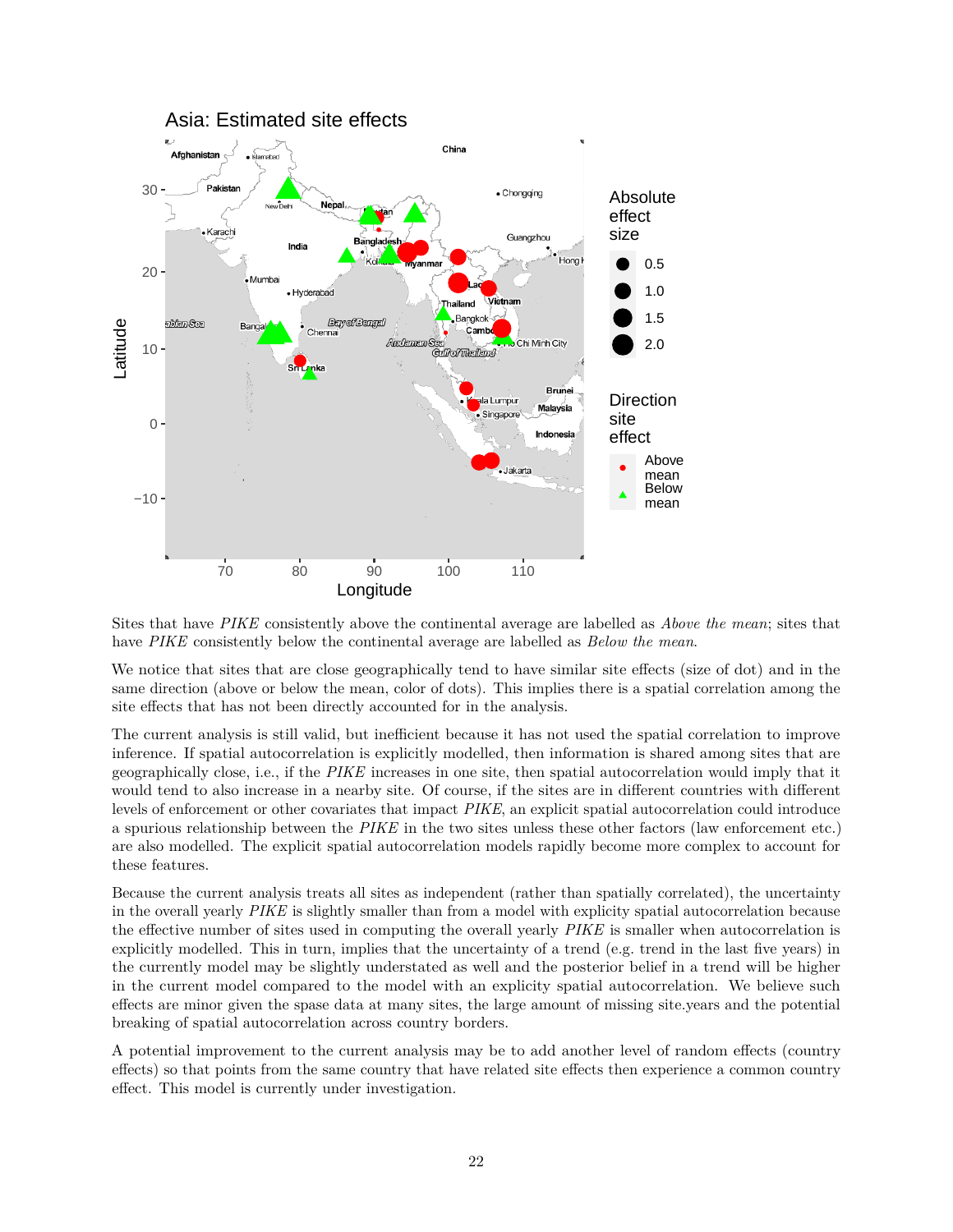#### <span id="page-22-0"></span>**6.3 Sensitivity analysis**

We also examined in the technical document, the sensitivity of the new model to adding new MIKE sites, to dropping MIKE sites (perhaps due to local extirpation), increasing monitoring effort at MIKE sites, and the impact of the prior beliefs as part of the Bayesian model.

Adding a new MIKE site may have impacts on previous estimated *PIKE* values. Presumably the MIKE site had elephants and potential illegal killings prior to being added to the programme. The current model will impute the *PIKE* for this site in the years before the site was added based on the yearly trend in *PIKE* in other sites and the relationship between the new site's *PIKE* and other sites' *PIKE*. For example, if the new MIKE site had a *PIKE* value that was 10 percentage points above the mean *PIKE*, then a *PIKE* will be imputed for this site for all past years that is also 10 percentage points above the yearly mean.

The imputation will be very coarse in the first few years after a MIKE site is added until enough yearly *PIKE* data has been collected to estimate reasonably well the relationship between this site's *PIKE* and the overall mean (i.e., several years will be needed to estimate the (random) *site* effect well).

Fortunately, the (unweighted) marginal mean *PIKE* is currently computed using over 50 MIKE sites and so adding a new MIKE site is expected to only have minimal impact on the yearly mean *PIKE* values unless the new site has an extreme *PIKE*.

In most cases, the effect of dropping individual sites is slight except when *PIKE* is computed by weighting by population abundance. In these cases, the yearly mean *PIKE* values can change substantially when a site with a large underlying population is dropped. This influence could push the year mean *PIKE* up or down depending if the particular site has a site-specific *PIKE* that was larger or smaller than the overall yearly mean *PIKE*.

Increasing monitoring effort at MIKE sites will shrink the width of credible intervals, but missing site-years is the limiting factor in determining the uncertainty of the marginal mean *PIKE* because imputation must be performed for sites with missing values and increasing the sample size at other MIKE sites has little impact on the uncertainty in the imputation.

The data is rich enough (more than 20 years with more than 50 sites) so there prior belief distributions have minimal impact on the results.

We therefore conclude that the proposed GLMM model is robust.

## <span id="page-22-1"></span>**7 Conclusions**

The GLMM method is an improvement over the current method (the *LSMeans* method) by accounting for the binomial structure of the data, the interrelationship between *PIKE* among sites, and for local variations in *PIKE* at the site level over time. The results from the proposed model are similar to the current results and conclusions about trends in *PIKE* are the same under both models. The GLMM model can also be easily extended to finding weighted marginal mean *PIKE* (e.g. weighted by population abundances when these become available) and posterior beliefs about features of the data (e.g. trend in the last five years) that are impractical to obtain from the *LSMeans* approach. The GLMM model is also robust to changes in the data (i.e. not sensitive to data changes).

### <span id="page-22-2"></span>**8 References**

Burn, R.W., Underwood, F.M., Blanc J. (2011). Global Trends and Factors Associated with the Illegal Killing of Elephants: A Hierarchical Bayesian Analysis of Carcass Encounter Data. PLoS ONE 6(9): e24165.

Lunn, D., Jackson, C., Best, N., Thomas, A. and Spiegelhalter, D. (2012). The BUGS Book – A practical introduction to Bayesian Analysis. Chapman and Hall/CRC Press.

Plummer, M. (2003). JAGS: A program for analysis of Bayesian graphical models using Gibbs sampling. Proceedings of the 3rd International Workshop on Distributed Statistical Computing (DSC 2003), March